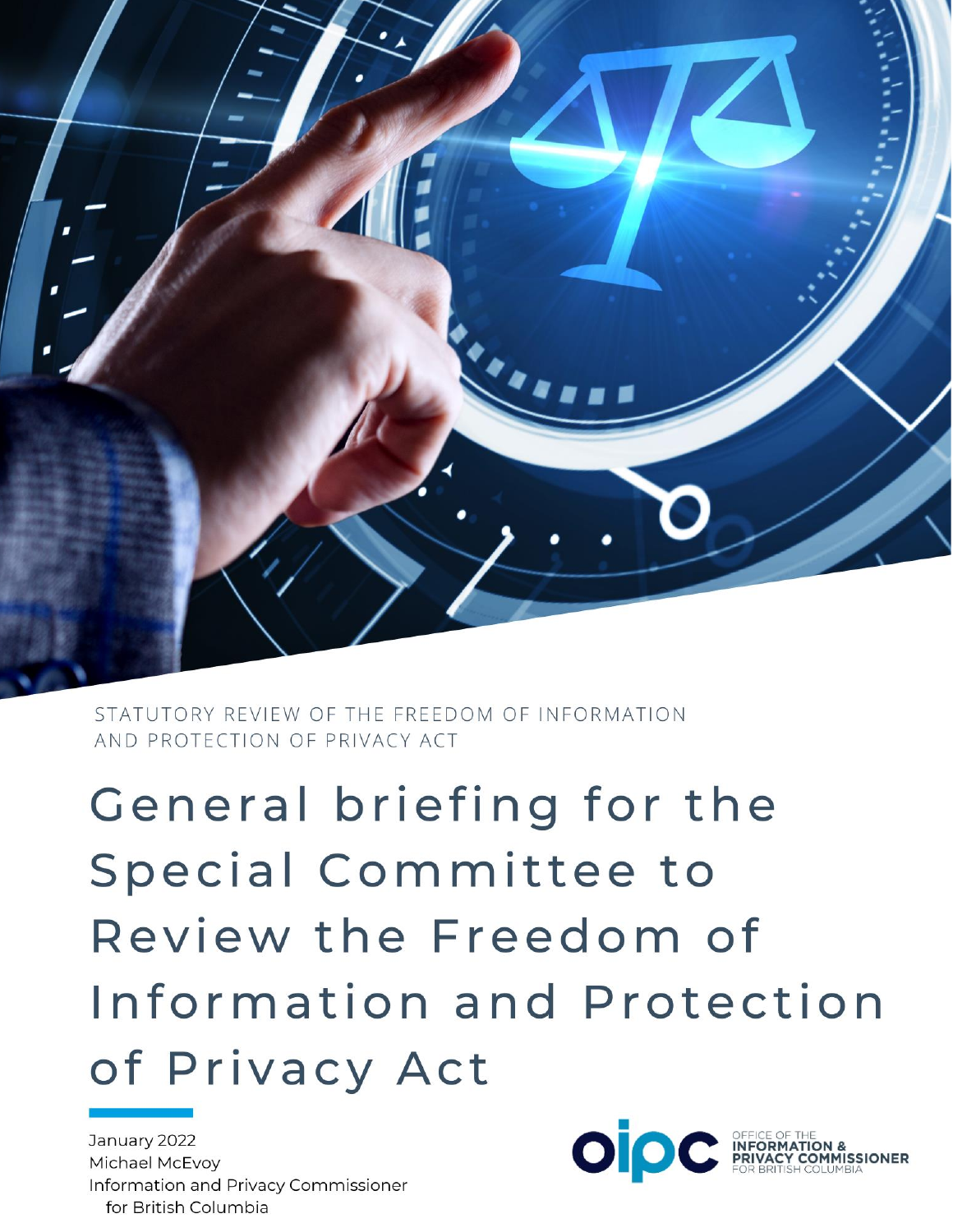# <span id="page-1-0"></span>**TABLE OF CONTENTS**

| APPENDIX A - DOCUMENTS SINCE THE LAST SPECIAL COMMITTEE  16                 |
|-----------------------------------------------------------------------------|
| APPENDIX B - DISPOSITION OF THE LAST SPECIAL COMMITTEE'S RECOMMENDATIONS 17 |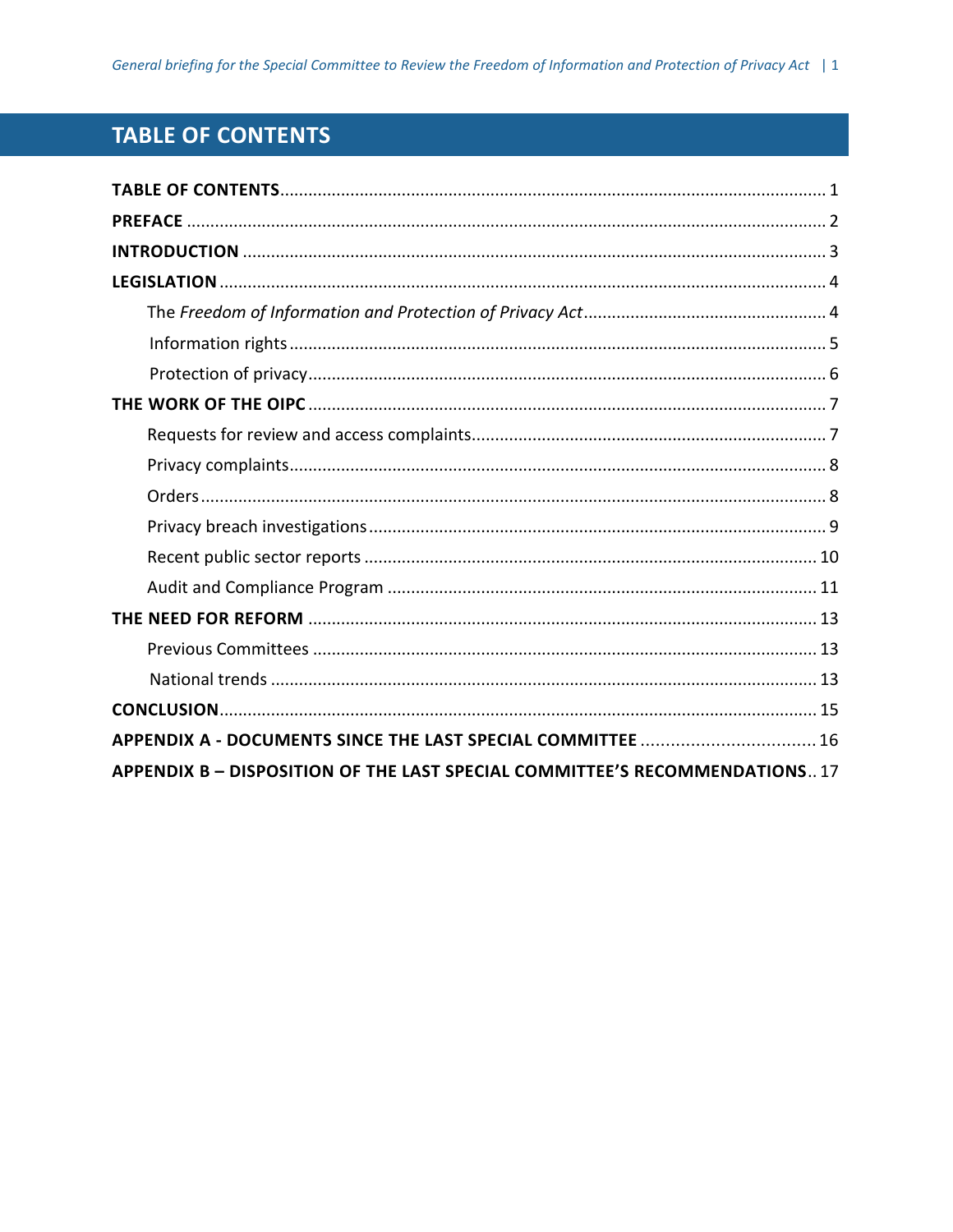## <span id="page-2-0"></span>**PREFACE**

The general briefing that follows is intended to provide the Special Committee to Review the Freedom of Information and Protection of Privacy Act with a foundation as it considers recommendations for BC's public sector access and privacy law. It will be supplemented by a more detailed and targeted package of recommendations that will be submitted later during your consultations.

The review process, mandated by FIPPA every six years, is necessary to ensure that the legislation continues to achieve its purposes in a changing information landscape. FIPPA impacts every British Columbian, and the statutory review provides an important opportunity for the public and stakeholders to bring their concerns and recommendations forward.

Although the legislation has recently been updated, the work of the Special Committee is no less important. Several recent amendments to FIPPA addressed earlier recommendations made by my office and by the last Special Committee, but work remains. Some of the earlier recommendations not addressed by the recent amendments continue to have merit, and other developments in law and technology deserve your consideration to ensure that FIPPA continues to achieve its purposes in the years to come.

My office looks forward to supporting the Special Committee's work and to assist in realizing the recommendations that result from its work.

January 31, 2022

#### **ORIGINAL SIGNED BY**

Michael McEvoy Information and Privacy Commissioner for British Columbia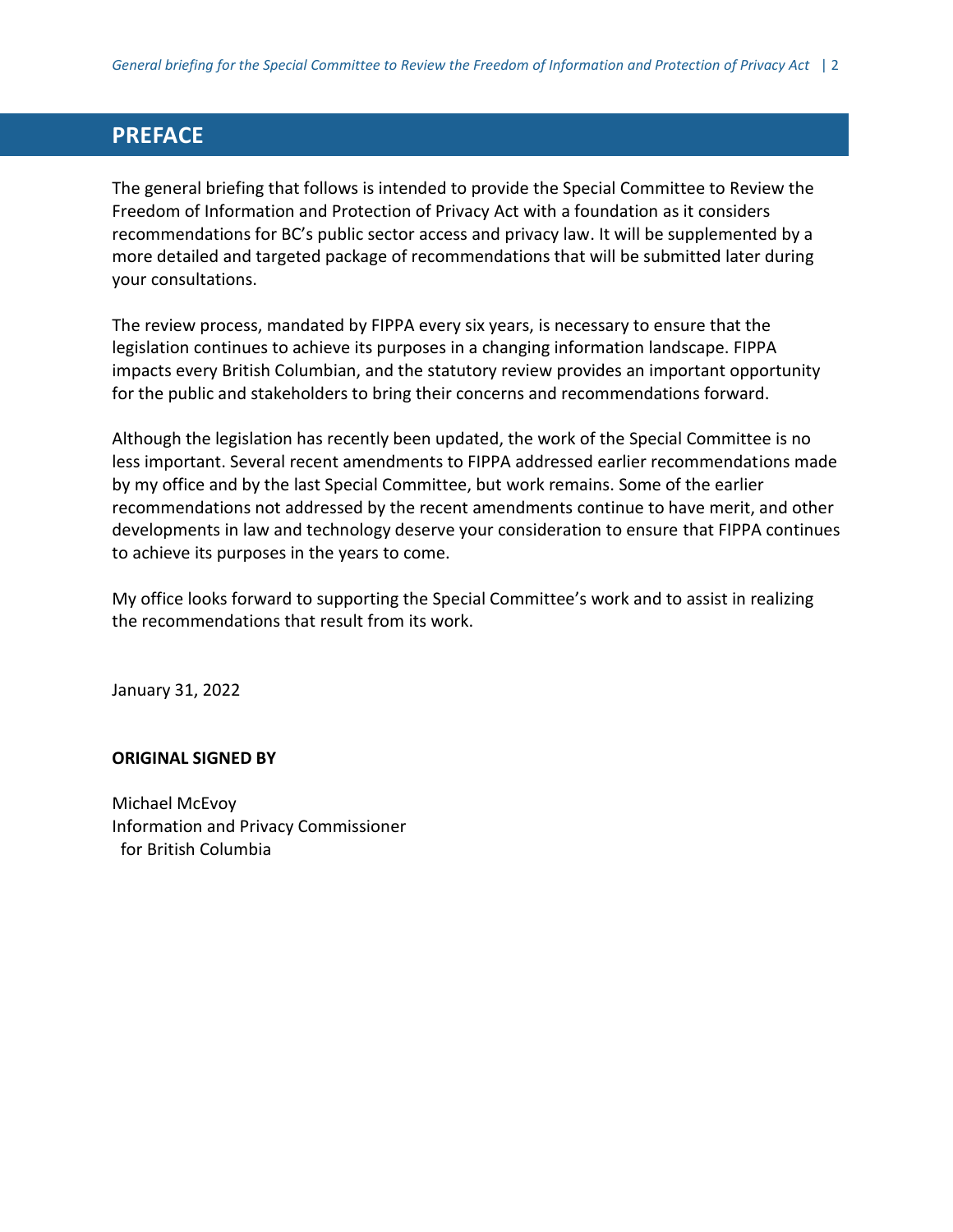## <span id="page-3-0"></span>**INTRODUCTION**

Since enactment of the *Freedom of Information and Protection of Privacy Act* (FIPPA) almost thirty years ago, British Columbians have had both a right of access to information in the custody and under the control of public bodies and protections for their privacy.

Those three decades have brought significant shifts in the information and technology landscape, with profound effects on both access to information and on privacy.

When the legislation was passed in 1992, public bodies worked predominantly with hard copy records. This is reflected in the definition of "record" in the Act, which starts by listing books, documents, maps, drawings and letters, and other traditional forms of records. These traditional record types, especially paper-based files, allowed for easier processing of access requests as staff dealt with a more finite range of materials, making the retrieval and review of records more straight-forward.

We are long past the time when responsive records can simply be pulled from a filing cabinet. Public bodies now deal with a greater diversity of record types, and varied ways in how these records are used and stored. The responsibility has also shifted to where, in the age of email, every public body employee is to a large degree responsible for managing their own emails.

The increasing magnitude and diversity of information collected by public bodies has assisted them to both serve the public and develop a greater understanding of issues they face in decision making. At the same time this has presented challenges to ensuring a full and accurate capture and preservation of records, key to both public body operations and to the right of access. This has made the process of responding to requests more complex.

These challenges, along with other processing concerns that my office investigates, come at a time when the demand for information is on the rise. Public sector information has real value for people, communities, and organizations. Information obtained through an access to information request or proactive disclosure can be used to understand and engage in policy making, drive product development and innovation, and better understand what is happening in our communities.

This demand for information has never been more apparent than during the ongoing pandemic. Access to government data has been a heavily debated topic, as citizens seek to better understand the threats they face, and the efficacy of public health responses. The importance of transparency in a time where government must make difficult decisions that affect how we go about our lives cannot be overstated.

While public bodies are creating and using more records, the public's right of access to them has been narrowed. The information that can be withheld under the exceptions to disclosure has widened, as has the number and types of records that are exempt from access requests all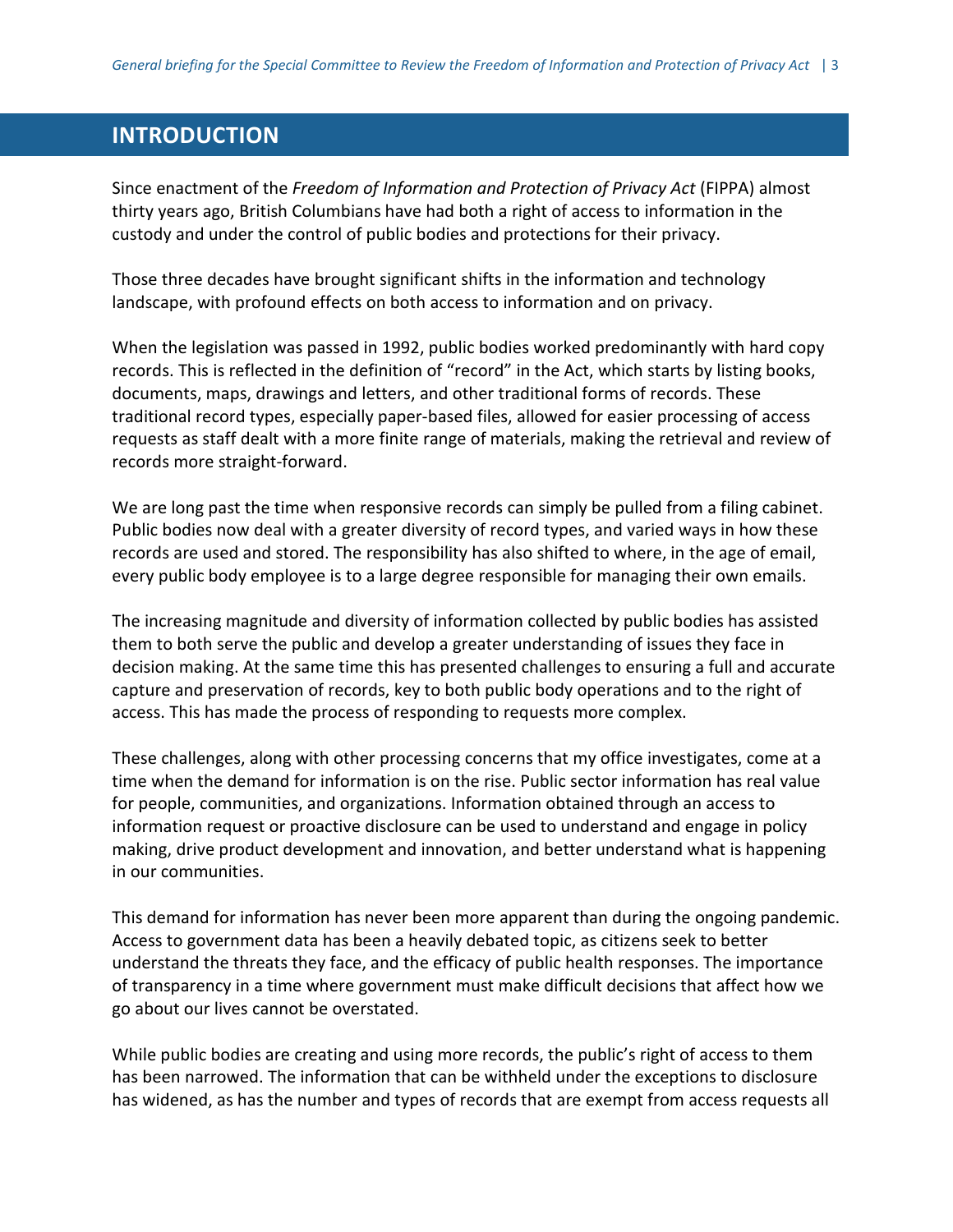together. In other words, the increased ability of public sector bodies to create and collect information, about us and about our communities, has not been balanced with similar progress on our right of access. In fact, the opposite has occurred, which has the effect of limiting the transparency and accountability FIPPA is meant to provide. This is a matter in which the Special Committee must seek to realign matters so that the legislation meets public needs and expectations.

The decades since FIPPA's enactment have also seen great changes in the policy environment for privacy.

Part of the drive for modern privacy laws was the development of computing and automation to store and process personal information. As the ability of organizations to collect and store information about individuals increased, governments introduced laws based on common privacy principles and established oversight regimes to uphold and enforce those laws.

Today, of course, computing power has increased exponentially. There is more information about us, and more of an ability to combine and analyze that data for new purposes. This increase in technological capacity has been supported by a steady increase in the legal authorities in FIPPA that allow public bodies to process personal information.

And while the ability and authority for public bodies to process personal information has greatly increased, the protections around those activities are only beginning to catch up.

Public sector bodies need our personal information to do their work and FIPPA provides for this in several ways. The increase in processing power and legal authorities for public bodies can result in insights and improved services, but it comes at a risk for individuals' privacy. The privacy rules and obligations in FIPPA, along with the oversight powers given to my office, need to account for and keep up with technological advances that allow for greater collection, use and disclosure of our personal information. Clear and up-to-date privacy rules will result in establishing guardrails for public bodies' use of new technologies. The ultimate result will be public trust and confidence in the actions of our public institutions.

# <span id="page-4-0"></span>**LEGISLATION**

## <span id="page-4-1"></span>The *Freedom of Information and Protection of Privacy Act*

The purposes of the legislation are to make public bodies more accountable to the public by providing a right of access to records, including to an individual's own personal information, and by specifying limited exceptions to that right. The Act is also meant to protect personal privacy by setting out rules around the collection, use and disclosure of personal information. To ensure that these purposes are achieved, the legislation also provides for independent oversight of decisions made under the Act.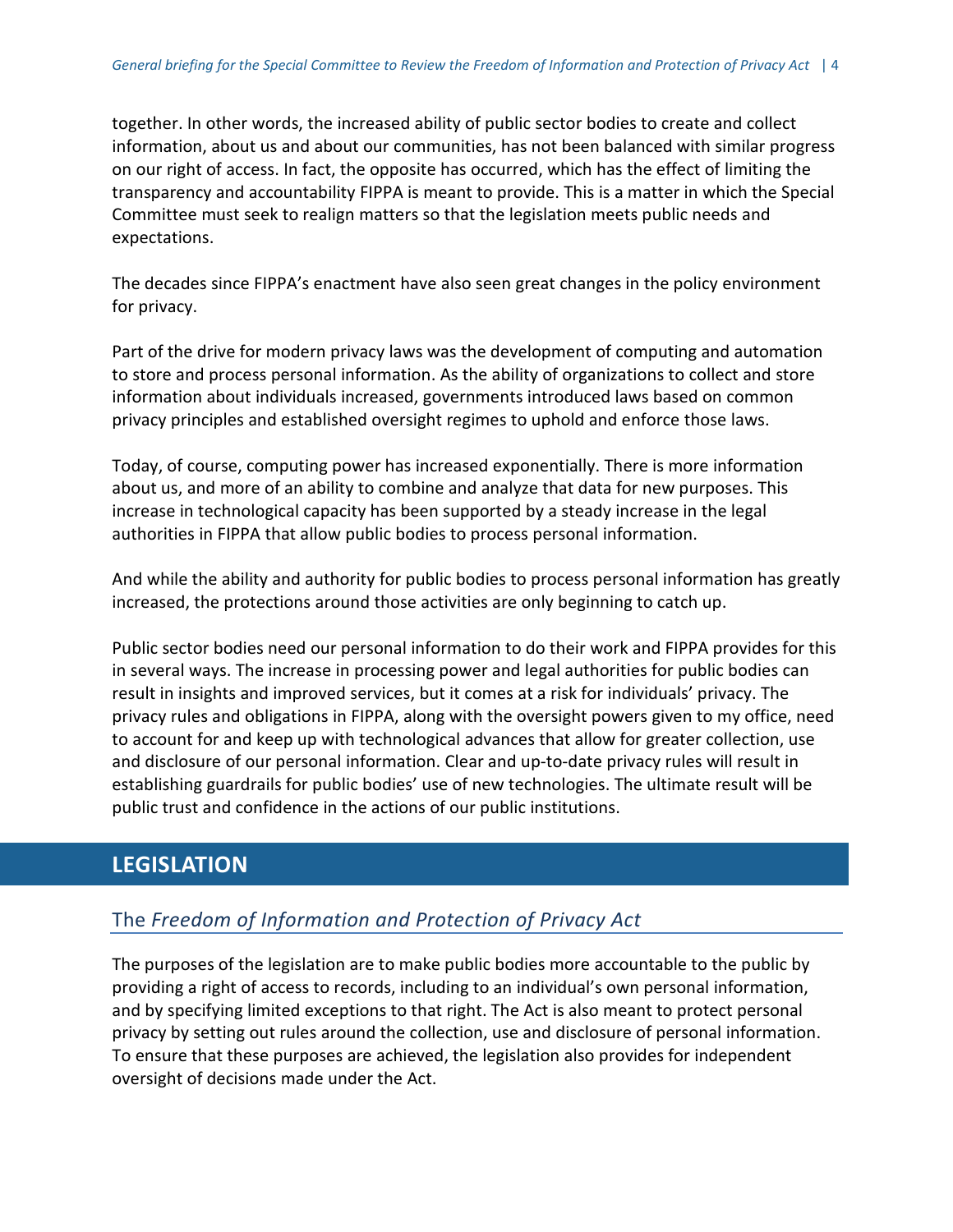## <span id="page-5-0"></span>*Information rights*

An applicant who makes a request has a right of access to records that are in the custody and under the control of public bodies, including to records containing personal information about themselves.

This right makes public bodies more accountable to the public by making their actions and decision-making more transparent. This in turn allows the public to better understand and scrutinize what is happening in the public sector. Individuals can seek records about what is happening in their community, the use of their tax dollars, and decisions made about their health care.

These benefits are neatly summarized in an oft-quoted citation from the Supreme Court of Canada. In a judgment going back 25 years, the Court held that "The overarching purpose of access to information legislation, then, is to facilitate democracy. It does so in two related ways. It helps to ensure first, that citizens have the information required to participate meaningfully in the democratic process, and secondly, that politicians and bureaucrats remain accountable to the citizenry."<sup>1</sup>

Anyone can make an access request. FIPPA requires public bodies to assist applicants and sets out the manner and timeline for responding to requests. For example, public bodies must conduct an adequate search for records and respond to a request not later than 30 business days after its receipt (unless the Act allows them to take a time extension).

Access requests can be subject to fees, both for making a request and for certain tasks associated with locating and producing records. Except for the new application fee, the fees charged to applicants can be excused by public bodies when the applicant cannot afford payment, it is for any other reason fair to excuse payment, or when the record relates to a matter of public interest.

The right of access to records is to some extent limited by exclusion of some record types, such as records that are available for purchase and certain forms of meta-data. A further limit is the ability, sometimes the duty, of public bodies to refuse access under a disclosure exception. Some of these exceptions are mandatory, such as cabinet confidences and information that could be harmful to business interests of a third party or personal privacy. Where one of these applies, a public body must refuse to disclose the protected information. Other exceptions, such as those for policy advice or solicitor client privilege, are discretionary. Both types of exceptions are meant to balance the right of access with the need to protect certain information from disclosure.

Of course, nothing in FIPPA prevents public bodies from proactively disclosing records and information that do not contain personal information. Making information and records more

 $\overline{a}$ 

<sup>1</sup> *Dagg v. Canada (Minister of Finance)*, 1997 CanLII 358 (SCC), [1997] 2 SCR 403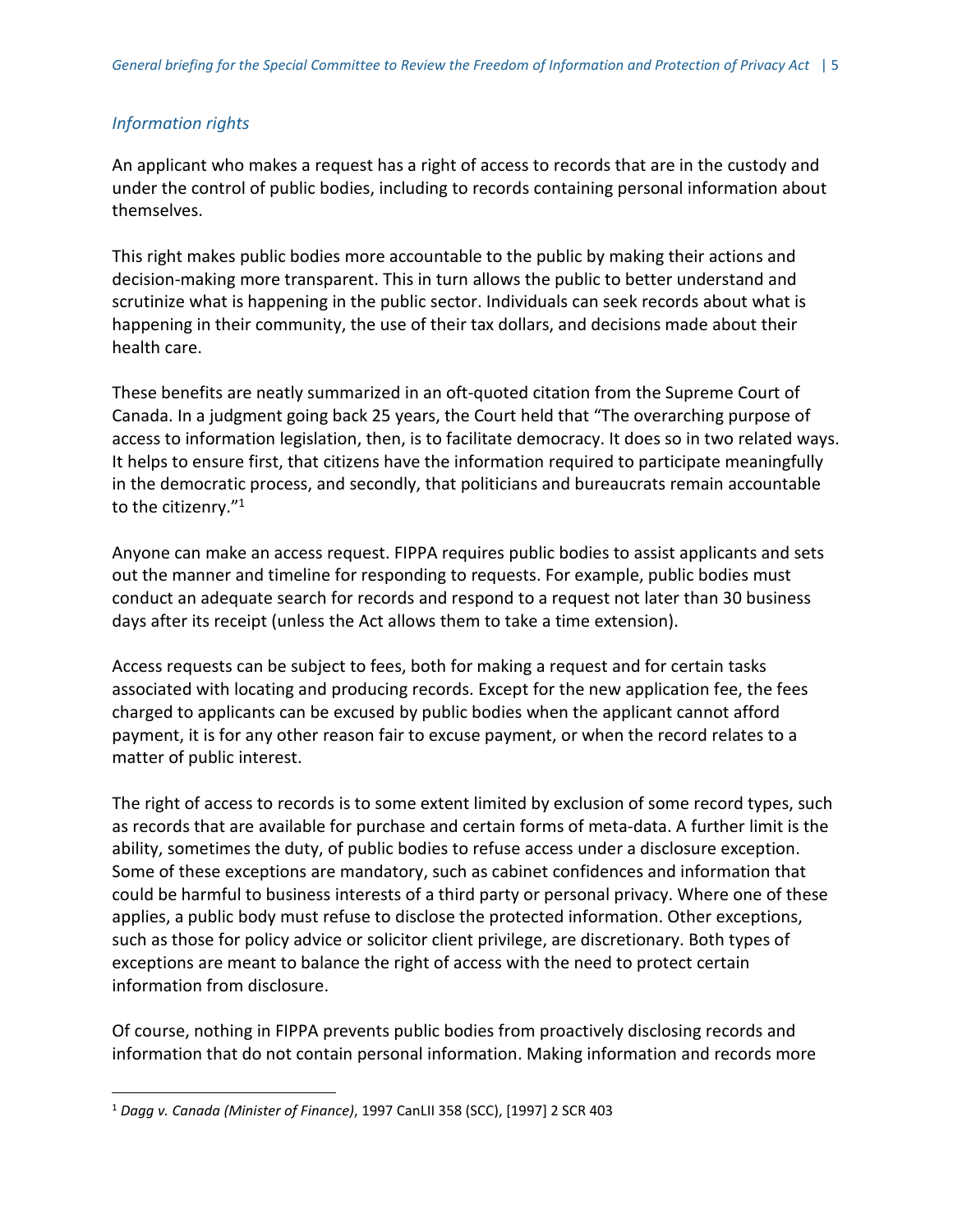readily available encourages civic engagement and public sector accountability without incurring the costs and delays that can accompany formal access requests.

However, FIPPA's requirements to proactively disclose information are limited. Amendments made in 2011 did require public bodies to establish one or more categories of records that are available to the public without a request. My office investigated how this requirement was being met and offered feedback on those efforts in a report released in 2020.<sup>2</sup>

There are also cases where a public body must disclose, without delay, information to the public or an affected group of people or applicant. This is triggered when the information is about a risk of significant harm to the environment or to the health and safety of the public or a group of people; or that, for any other reason, is clearly in the public interest. These mandatory disclosures override any other provisions in FIPPA, including the disclosure exceptions mentioned above. My office has provided guidance to public bodies on this requirement, conducted investigations into whether information should have been disclosed under this section, and, where appropriate, ordered such disclosures.<sup>3</sup>

## <span id="page-6-0"></span>*Protection of Privacy*

 $\overline{a}$ 

FIPPA sets out rules for the collection, use and disclosure of "personal information." A key principle is that a public body cannot collect, use or disclose personal information unless FIPPA authorizes it. An example is the authority to collect personal information that "relates directly to and is necessary for a program or activity" of the public body. Another example is the authority to collect personal information where an enactment allows it.

A measure of transparency is found in the requirement that a public body must, in most cases, notify individuals about the purpose for which their personal information is collected.

Public bodies are also required to provide reasonable safeguards for personal information in their custody or under their control. These safeguards are generally considered to be administrative, physical, and technical in nature. Factors such as the sensitivity of personal information and the potential for harm will influence the nature and extent of the safeguards in each case.

Other privacy protections include the duty to conduct privacy impact assessment (PIAs) to determine whether proposed initiatives comply with the law. My office regularly reviews PIAs submitted by public bodies seeking comment on the privacy implications of proposed projects or systems.

A welcome development in the recent amendments to FIPPA is the new requirement to notify affected individuals of certain privacy breaches, and the duty for public bodies to develop

<sup>&</sup>lt;sup>2</sup> Investigation Report 20-01 <https://www.oipc.bc.ca/investigation-reports/3432>

<sup>&</sup>lt;sup>3</sup> Investigation Report F16-02 <https://www.oipc.bc.ca/investigation-reports/1972>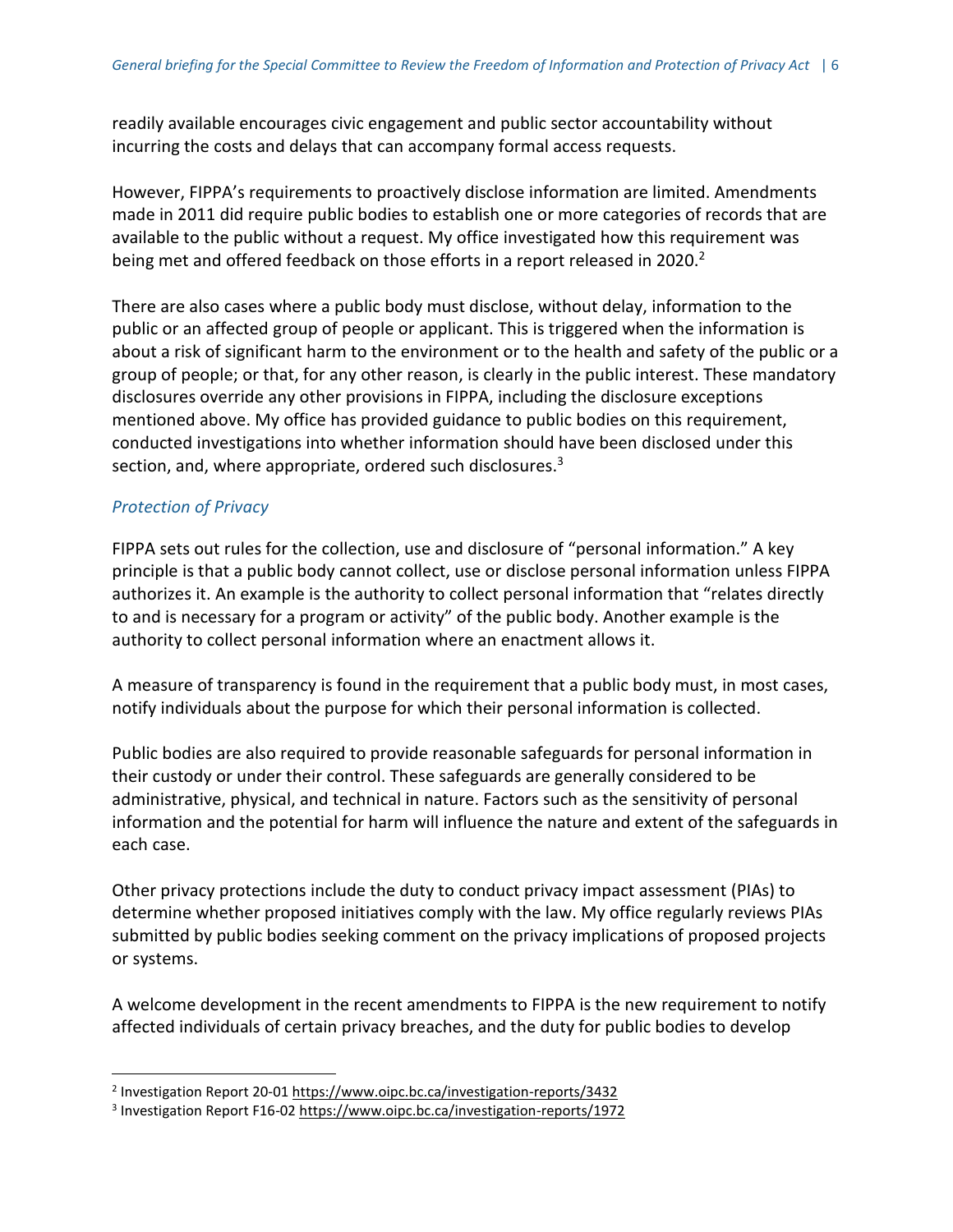privacy management programs.<sup>4</sup> These new requirements will better position public bodies to manage and safeguard our personal information.

## <span id="page-7-0"></span>**THE WORK OF THE OIPC**

The Commissioner is responsible for monitoring how the Act is administered to ensure that its purposes are achieved. While oversight provided under the Act is broad and effective, some improvements can be made to strengthen and update the Commissioner's oversight powers.

Much of our work involves responding to requests to review decisions made by public bodies under FIPPA, particularly decisions to withhold information. We also investigate complaints about public bodies' handling of personal information.

While the above functions are responsive in nature, I am also empowered to undertake investigations and audits on my own motion, to engage in research, to inform the public about the Act, and to comment on different types of initiatives. The ability to investigate and proactively engage with access and privacy issues is part of a modern regulatory approach, and one that can be further expanded through legislative reform.

My office's oversight powers have remained largely unchanged despite the increasing complexity of the issues we encounter. The automated processing of personal data, big data analytics, and other technological developments were not part of the environment faced by legislators when they approved FIPPA in 1992. To address these matters, we will be bringing forward recommendations that would improve and streamline our own processes, while also providing stronger and more effective oversight related to technology changes.

## <span id="page-7-1"></span>Requests for review and access complaints

 $\overline{a}$ 

Applicants can ask us to review a public body's decision to withhold information, to ensure that redactions are lawful. They can also complain about other issues in the handling of their request, such as whether an adequate search for records was conducted or whether a fee charged was appropriate.

In the last fiscal year, my office received approximately 885 requests for review and complaints about access requests.

OIPC investigators attempt to resolve requests for review and complaints informally, either by working with all parties to achieve consensus about the disposition of a file or by issuing findings. It can be challenging to mediate these issues, especially given that parties may appear

<sup>&</sup>lt;sup>4</sup> What this entails will be established through directions to be issued by the Minister, but my office has outlined the key components of such programs in our last submission to the Special Committee that reviewed FIPPA and in guidance on Accountable Privacy Management in BC's Public Sector: [https://www.oipc.bc.ca/guidance](https://www.oipc.bc.ca/guidance-documents/1545)[documents/1545](https://www.oipc.bc.ca/guidance-documents/1545)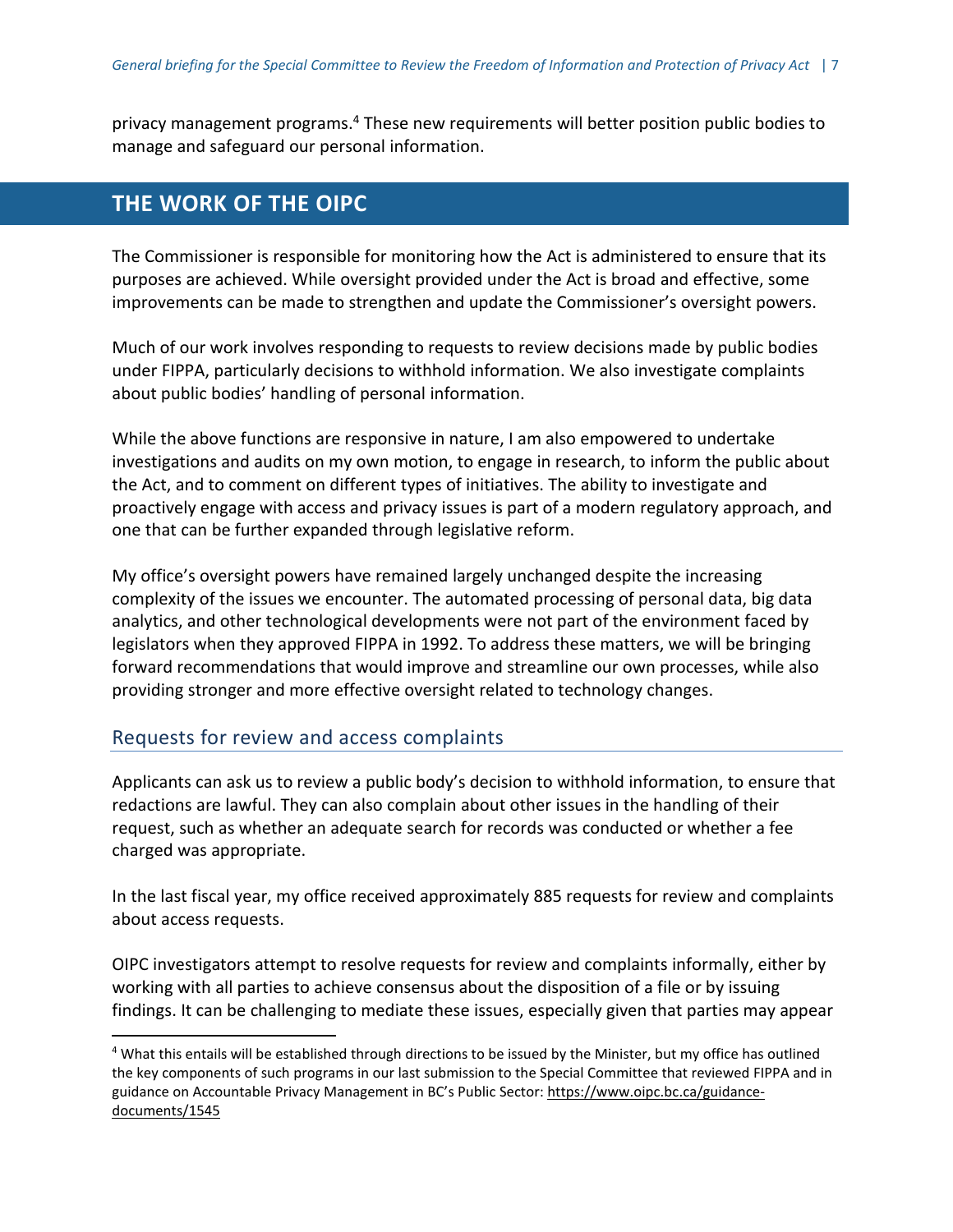in our office because their relationship is strained. Yet our skilled case review and investigator teams are able to resolve the vast majority of these files without a formal appeal hearing and binding order. Those that are not resolved, which typically include complex and contentious matters, proceed to adjudication.

Our own accountability is assured through judicial review by the Supreme Court of British Columbia.

## <span id="page-8-0"></span>Privacy Complaints

OIPC investigators also look into privacy complaints, typically about whether a public body lawfully collected, used or disclosed a complainant's personal information. They will generally make a finding as to what occurred and whether what occurred complied with the law. This gives the opportunity for individuals' concerns to be heard, and for the public body to take corrective action, when needed.

In the last fiscal year, the OIPC investigated 81 privacy complaints about public bodies.

## <span id="page-8-1"></span>Orders

The OIPC resolves most requests for review and complaints through the investigation and mediation process. However, a small percentage proceed to inquiry where an adjudicator decides the application of FIPPA and issues a binding order.

The OIPC's adjudicators issued 60 orders in the last fiscal year under FIPPA. A few are cited below to give a sense of the issues encountered and their resolution through adjudication.

#### *Order [F19-36](https://www.oipc.bc.ca/orders/2345)*

An applicant requested records from the District of Sechelt related to a residential property development where geological issues resulted in multiple lawsuits. The disputed records consisted of numerous emails.

The adjudicator concluded that solicitor client privilege applied to some of the records, along with some information determined to be an unreasonable invasion of third party's personal privacy. The District was permitted to withhold that information. However, the adjudicator ordered the rest disclosed to the applicant.

The District petitioned the BC Supreme Court to judicially review the adjudicator's decision. The Court dismissed the petition leaving the adjudicator's order in place.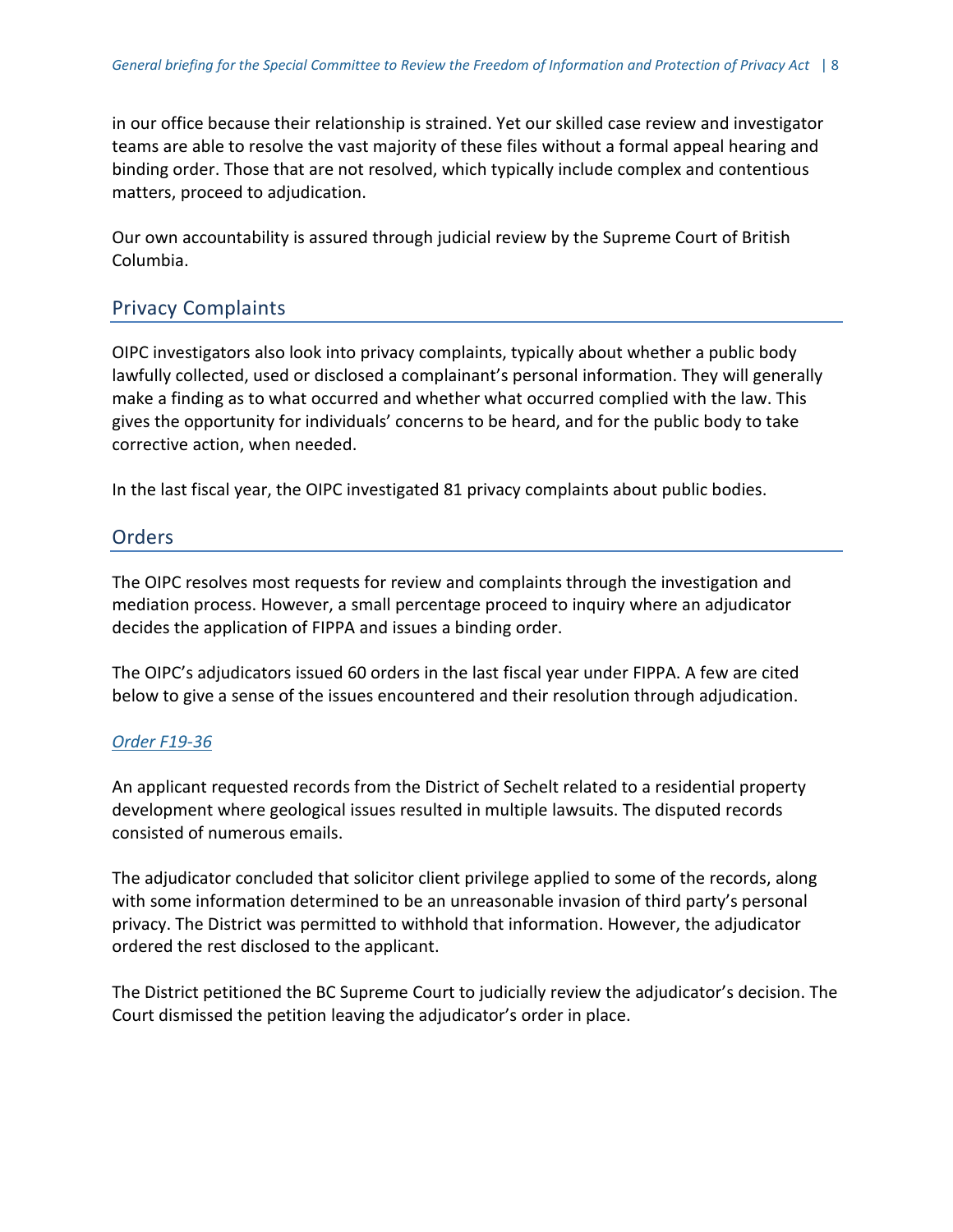## *Order [F20-50](https://www.oipc.bc.ca/orders/3488)*

Two applicants made separate requests to the Ministry of Forests, Lands, Natural Resource Operations and Rural Development for access to information related to human remains discovered in a park located on the land of a traditional Lheidli T'enneh village and burial ground.

The Ministry refused to disclose the responsive records in part because they said doing so would result in numerous harms.

The adjudicator found that disclosure of the sought-after information would disrespect Lheidli T'enneh's express wishes and publicly portray the sensitive and sacred nature of the disputed information in a manner that is disrespectful to Lheidli T'enneh. The adjudicator also determined that the Ministry could refuse to disclose the information at issue because it could reasonably be expected to harm relations between it and an Indigenous governing entity.

## *Order [F20-57](https://www.oipc.bc.ca/orders/3494)*

Three Indigenous governments argued that the Ministry of Health was required to disclose information, including personal information, related to COVID-19 and its transmission in their communities. Section 25 of FIPPA requires a public body to, "without delay, disclose to the public, to an affected group of people or to an applicant...information about a risk of significant harm to the environment or to the health or safety of the public or a group of people."

The Ministry of Health argued that that *Public Health Act* emergency powers override its duty of public interest disclosure. I rejected this argument but determined on the facts of the case that s. 25 did not require the Ministry to proactively release the requested information, as sufficient information was available at the time for the complainants and to the public to take steps to avoid or mitigate risks connected with COVID-19.

## <span id="page-9-0"></span>Privacy breach investigations

The OIPC received 92 voluntary FIPPA privacy breach reports in the last fiscal year. This process allows the OIPC to provide advice and guidance to public bodies in their breach response, helps to ensure that citizens have the information they need to better protect themselves from the consequences of a breach, and contributes to our understanding about the cause of breaches and how they can be prevented.

With the new requirement for mandatory breach reporting by public bodies, the number of breach reports submitted to my office is expected to rise, and this is something we are actively preparing for.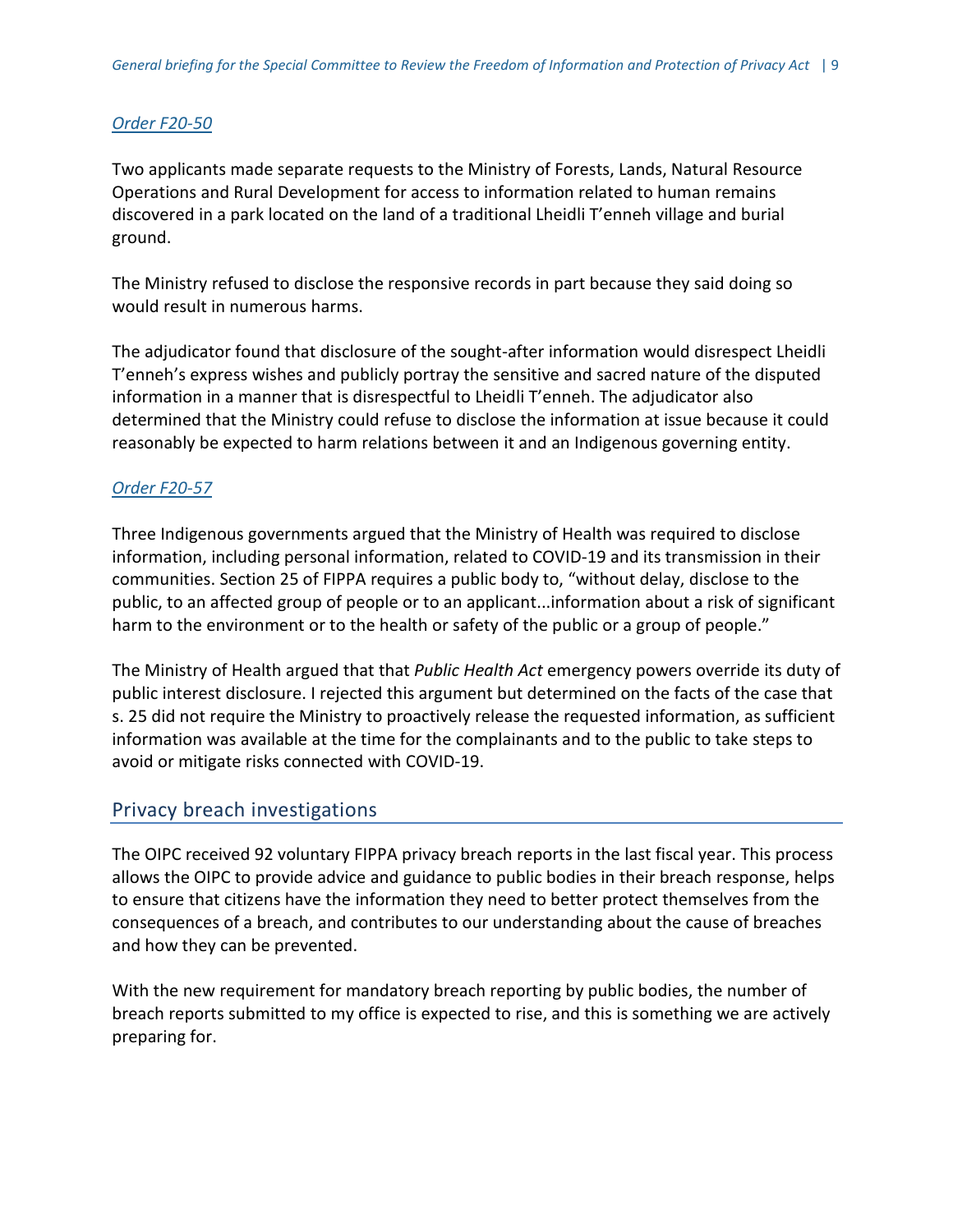## <span id="page-10-0"></span>Recent public sector reports

As noted earlier, our office has long used the own-motion investigation and audit powers under FIPPA to examine leading issues, always with a view to supporting better access and privacy practices across our public sector, as the following sample of recent reports illustrates.

#### *Section 71: [Categories](https://www.oipc.bc.ca/investigation-reports/3432) of records available without a request (June 2020)*

This investigation surveyed 30 public bodies to determine compliance with the requirement in s. 71 of FIPPA to establish categories of records available without an access to information request. The investigation found that the approach public bodies took to complying with this section of FIPPA was often inconsistent. The report outlines these different approaches and highlights key criteria for public bodies to meet their responsibility under this section.

## *Now is the time: A report card on [government's](https://www.oipc.bc.ca/special-reports/3459) access to information timeliness (September [2020\)](https://www.oipc.bc.ca/special-reports/3459)*

This was the latest special report in our series on the timeliness of government's responses to access to information requests. While response times improved since our last report in 2017, government failed to comply with FIPPA's legislated timelines in thousands of cases.

## *Getting Ahead of the Curve: Meeting the [challenges](https://www.oipc.bc.ca/special-reports/3546) to privacy and fairness arising from the use of artificial [intelligence](https://www.oipc.bc.ca/special-reports/3546) in the public sector (June 2021)*

This joint report with the BC Ombudsperson and Yukon Ombudsperson and Information and Privacy Commissioner looked at the challenges of fairness and privacy arising from the use of artificial intelligence, or AI, in the public sector. The report explores the regulatory challenges that come with new and intricate technologies and provides some best practices and general guidance for public bodies when implementing AI.

The report includes several recommendations, including committing to the principles of transparency, accountability, legality, procedural fairness and protection of privacy, as well as a practice of notifying an individual when an AI system is used to make a decision about them.

## *The impact of COVID-19 on access to [information](https://www.oipc.bc.ca/special-reports/3613) (December 2021)*

This report considered how public bodies on the front line of the pandemic responded to an increase in access requests while at the same time managing their own workplace disruptions.

As noted earlier, FIPPA provides some relief to public bodies in meeting timelines when faced with challenging circumstances, and this, along with other steps taken by the public bodies surveyed, proved to be useful. The public bodies we surveyed reported that the increased attention on the demand for records and information, as well as new processes they had put in place, should give further support to their access to information work going forward.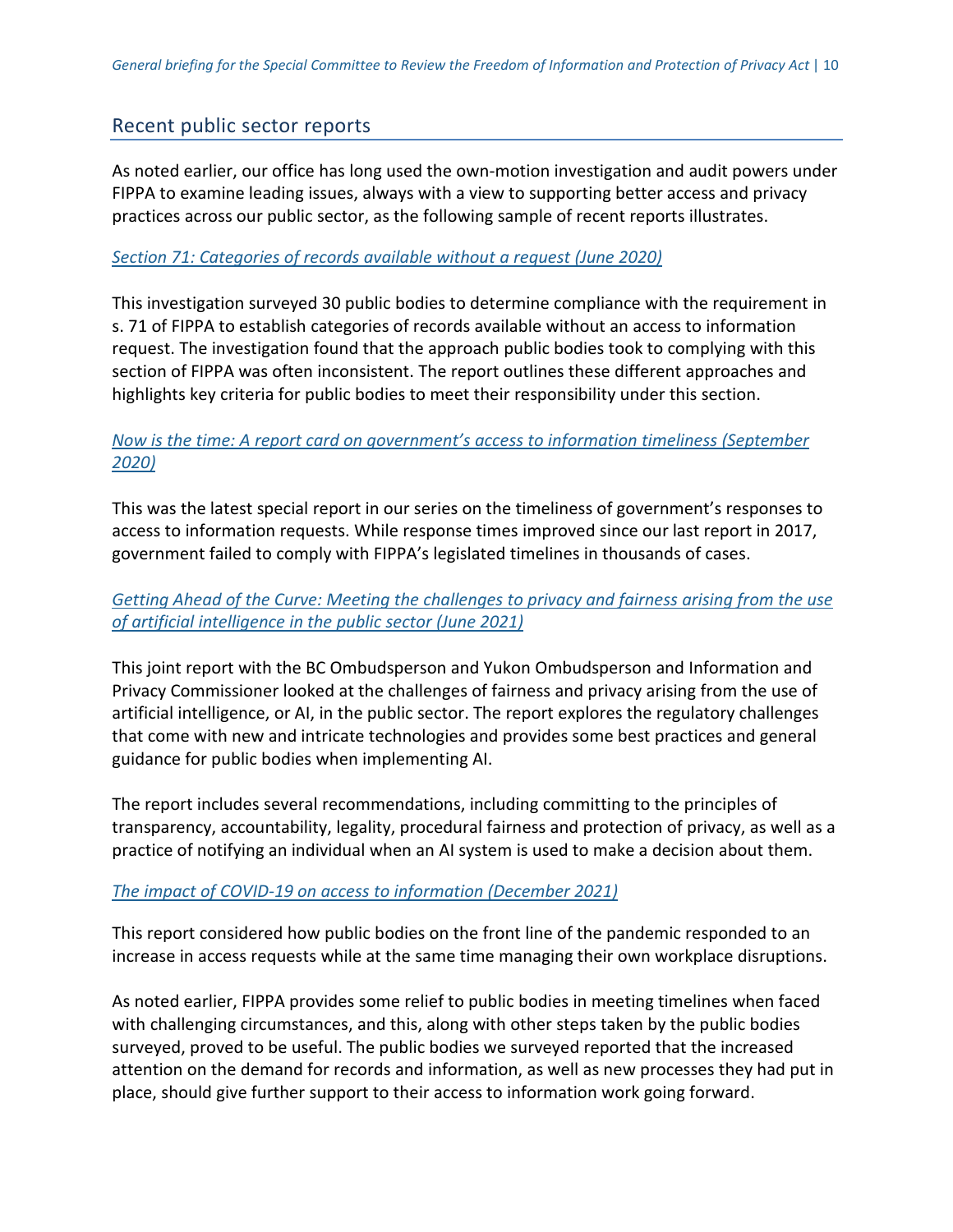The report also comments on the ongoing debate around the proactive disclosure of COVID-19 data, and the importance of transparency in the public health response.

## <span id="page-11-0"></span>Audit and Compliance Program

The OIPC's Audit and Systemic Review team is responsible for conducting audits and systemic investigations of public bodies and organizations either in response to a complaint, or proactively. Audits and systemic investigations result in a public report, and they typically include recommendations.

Past audits of public bodies have focused on their access to information processes, privacy breach management, and an examination of the Insurance Corporation of BC's information sharing agreements.

## Guidance and outreach

Often the OIPC is consulted directly by public bodies seeking our comment on proposed initiatives or questions. When this occurs, we respond to and work directly with those public bodies. It is far better to address and resolve potential issues up front. This avoids the need for costly program changes or future regulatory action.

We also focus on releasing guidance documents for the public and for public bodies about the legislation and other relevant access and privacy issues. It is important that citizens understand their right of access and how their privacy is protected, and for public bodies to have access to the best practices and expectations for upholding their responsibilities.

FIPPA related guidance materials released since the last statutory review are set out in [Appendix](#page-15-1) A.

In addition to offering guidance materials, we meet with stakeholders and make presentations. In the last fiscal year, OIPC staff held numerous meetings with public bodies and made 40 speaking presentations.

## Inter-jurisdictional collaboration

The OIPC works with our counterparts across the country and internationally to advance our knowledge and expertise in access and privacy issues, improve regulatory performance, and collaborate on joint initiatives.

Each year, Canada's federal, provincial, and territorial information and privacy oversight agencies meet to share our experiences and priorities, and to discuss issues of joint concern. We typically also issue a communique at the conclusion of the meeting, advising the public of our common position with respect to immediate challenges in a priority area.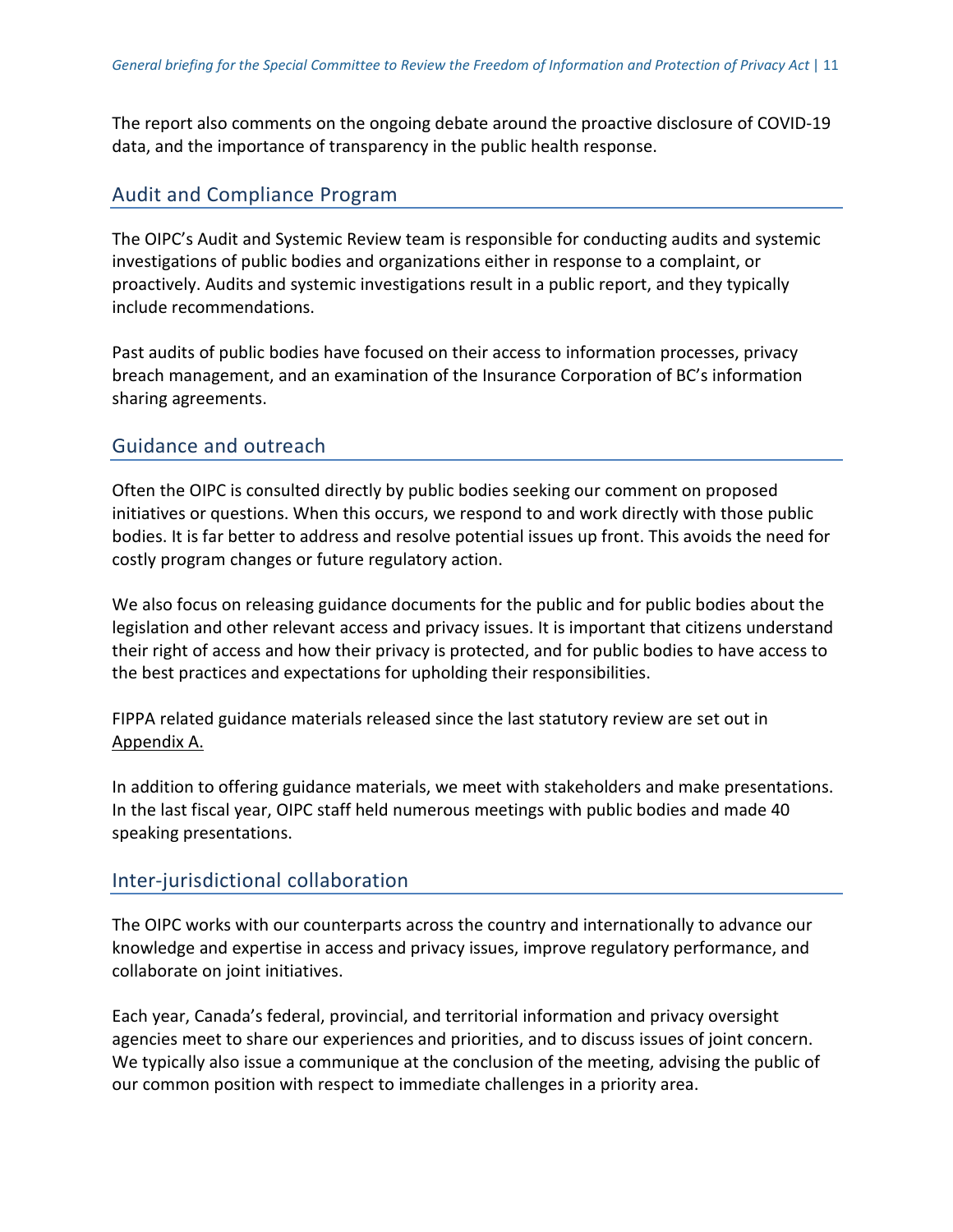Some of the more recent work includes the following.

#### *Joint Statement by Federal, Provincial and Territorial Privacy [Commissioners](https://www.oipc.bc.ca/news-releases/3538) on Privacy and [COVID-19](https://www.oipc.bc.ca/news-releases/3538) Vaccine Passports*

In May 2021, we released a joint resolution and statement on the issue of vaccine passports with our federal, provincial and territorial counterparts. The resolution stated that passports could be a useful tool to allow people to travel and gather, and could support economic recovery while protecting public health. However, the joint statement outlined the necessity of adhering to fundamental privacy principles in the development of vaccine passports to ensure compliance with applicable privacy laws. This included incorporating best practices to achieve the highest level of privacy protection commensurate with the sensitivity of the personal health information that would be collected, used, or disclosed.

#### *[Consultation](https://www.priv.gc.ca/en/about-the-opc/what-we-do/consultations/gd_frt_202106/) on privacy guidance on facial recognition for police agencies*

In 2021, we jointly developed guidance with other privacy protection authorities on facial recognition for police agencies. The guidance is intended to clarify privacy obligations with a view to ensuring any use of facial recognition complies with the law, minimizes privacy risks, and respects privacy rights.

The draft [guidance](https://www.priv.gc.ca/en/about-the-opc/what-we-do/consultations/gd_frt_202106/) was sent out for stakeholder feedback in June 2021. In BC, we reached out to BC police services to gather feedback on whether the guidance can be practically implemented, whether it will have the intended effect of ensuring police agencies' use of FRT is lawful while mitigating privacy risks, and the potential for negative consequences arising from the recommendations. The federal office is currently updating the [guidance](https://www.priv.gc.ca/en/about-the-opc/what-we-do/consultations/gd_frt_202106/) based on stakeholder feedback, and we will publish the guidance on our website upon completion.

## *Federal, Provincial and Territorial Information and Privacy [Commissioners](https://www.oipc.bc.ca/news-releases/3543) and Ombudsman Issue Joint Resolution About Privacy and Access to [Information](https://www.oipc.bc.ca/news-releases/3543) Rights During and After a [Pandemic](https://www.oipc.bc.ca/news-releases/3543)*

In June 2021, we released a joint resolution and statement with federal, provincial, and territorial counterparts to call on governments to use the lessons learned from the COVID-19 pandemic to improve privacy and access to information rights. The pandemic accelerated longstanding concerns about increasing surveillance by public bodies and private corporations and the slowing down of access requests. It has also highlighted the need to modernize the access to information system by leveraging technology and innovation to advance transparency.

The joint resolution adopted 11 access to information and privacy principles and called on Canada's governments to show leadership by implementing them and making the modernization of legislative and governance regimes about freedom of information and protection of privacy a priority.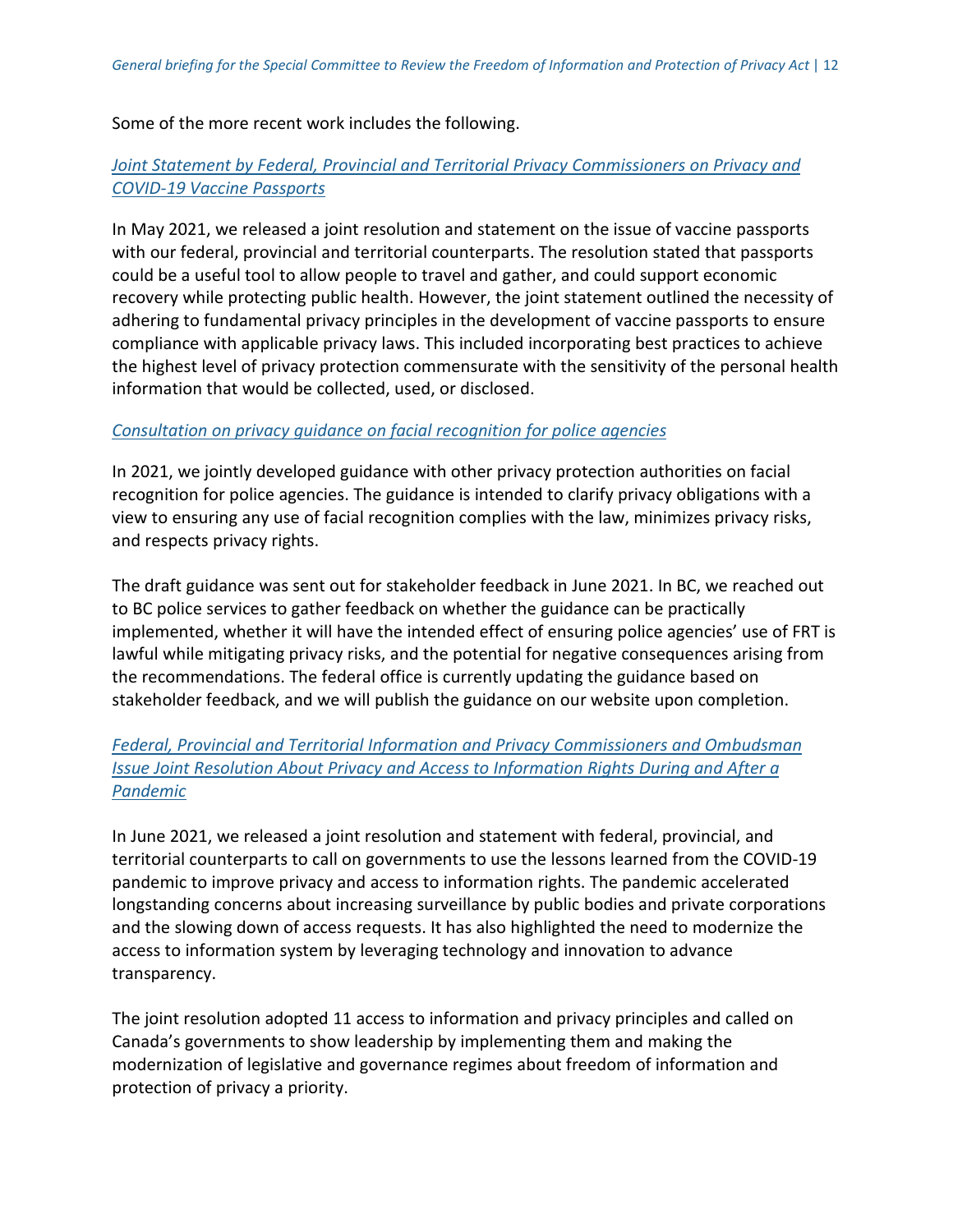## [International](https://www.oipc.bc.ca/news-releases/3543) work and collaboration

The fact that data flows ubiquitously across all borders means regulators of personal information must coordinate activities to properly serve and protect their citizens. The OIPC has been a leader both nationally and internationally in these matters. We head the Governing Council and Secretariat for the Asia Pacific Privacy Authorities (APPA) forum. This is a network of 19 regulators from around the Asia Pacific that meet twice a year to tackle issues of new technologies and the management of privacy enquiries and complaints. The term of the OIPC as Secretariat was recently renewed by APPA members and is set to run until the end of 2023.

We are responsible for chairing monthly conferences calls of Global Privacy Enforcement Network regulators based in the Asia Pacific region which focus on privacy enforcement issues, trends, and experiences among global regulators.

# <span id="page-13-0"></span>**THE NEED FOR REFORM**

## <span id="page-13-1"></span>Previous Committees

FIPPA's drafters had the foresight to include a requirement for the statute's review every six years. These reviews are key to ensuring that the legislation remains fit for purpose.

Several recommendations made by the last Special Committee, in 2016, were addressed in the recent package of amendments to the Act, particularly those focusing on privacy and on increased penalties and offences. [Appendix](#page-17-0) B to this submission is a table showing the extent to which the 2021 amendments addressed the Special Committee's 2016 recommendations.

However, some of the recommendations made in 2016 that have not been adopted continue to merit your assessment. My office intends to highlight a number of those outstanding recommendations during your consultation process as I expect other presenters will do as well.

## <span id="page-13-2"></span>*National trends*

 $\overline{a}$ 

Several Canadian jurisdictions have recently amended or reviewed their public sector access and privacy laws. These developments provide an opportunity to learn from what is occurring elsewhere and to improve our own legislation.

In the past few years, amendments to freedom of information and privacy legislation were brought forward in a number of provinces, including Manitoba, Ontario, Quebec, New Brunswick, Prince Edward Island, and Nova Scotia; as well as in all three territories.<sup>5</sup>

<sup>&</sup>lt;sup>5</sup> Bill 49, *The Freedom of Information and Protection of Privacy Amendment Act, 2020*, 3<sup>rd</sup> Sess, 42<sup>nd</sup> Leg, Manitoba, 2020; *Data Integration Regulation,* Ontario Reg 185/2021; Bill 64, *An Act to modernize legislative provisions as*  regards the protection of personal information, 2021, 1<sup>st</sup> Sess, 42<sup>nd</sup> Leg, Quebec, 2021; Bill 76, An Act to Amend the *Right to Information and Protection of Privacy Act, 2021*, 1st Sess, 60th Leg, New Brunswick, 2021; Bill 39, *An Act to*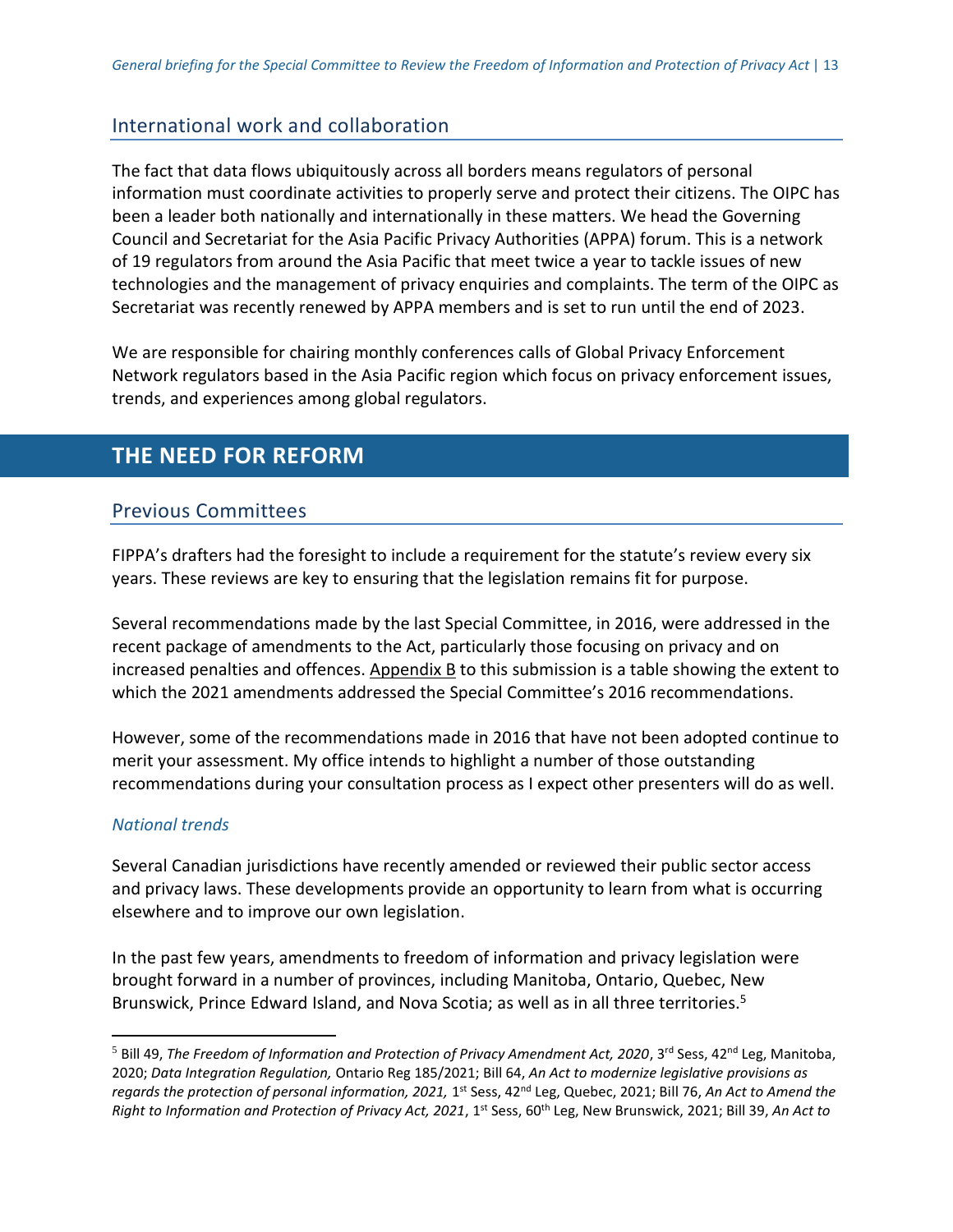Amendments to the federal *Access to Information Act* were made in 2019, and that Act is currently under review.<sup>6</sup> A similar statutory review, of Newfoundland and Labrador's *Access to Information and Privacy Act*, was recently completed in that province.<sup>7</sup>

In some cases, the amendments to these laws added provisions that have long been included in our own legislation. For example, the federal *Access to Information Act* was recently amended to include order-making power for the federal Information Commissioner, something that has always existed in FIPPA. In another example, both the federal access law and the law in the Northwest Territories were updated to include a mandatory review clause, which again, is something that we already have here in BC.

In other cases, the amendments and recommendations made elsewhere offer a way forward. For example, the federal Privacy Commissioner has recommended that the *Privacy Act* be amended to require government to consult with his office about legislation that has privacy implications. This kind of requirement, which already exists in Newfoundland and Labrador's privacy and access law, is well suited to our situation here in British Columbia.

Another area where we can learn from other jurisdictions is the use of automated decisionmaking. These systems use automated processes to analyze and make inferences from large amounts of data. While these processes can offer powerful tools for research and analysis, they also raise privacy concerns, particularly when they are used to make a decision that affects an individual. Several jurisdictions have put forward ideas to regulate the use of this kind of technology. For example, Europe's *General Data Protection Regulation* gives individuals the right to object to profiling and automated decision making that has a legal or other significant effect on them.

Closer to home, both the Office of the Privacy Commissioner of Canada's submission<sup>8</sup> to the Minister of Justice and Attorney General of Canada on the modernization of the *Privacy Act*,

 $\overline{a}$ 

<sup>6</sup> *An Act to amend the Access to Information Act and the Privacy Act and to make consequential amendments to other Acts*, SC, 2019, c. 18; Canada, Treasury Board Secretariat, *Reviewing access to information,*  [https://www.canada.ca/en/treasury-board-secretariat/services/access-information-privacy/reviewing-access-](https://www.canada.ca/en/treasury-board-secretariat/services/access-information-privacy/reviewing-access-information.html)

Amend the Freedom of Information and Protection of Privacy Act, 2018, 3<sup>rd</sup> Sess, 65<sup>th</sup> Leg, Prince Edward Island, 2018; Bill 106, *Freedom of Information and Protection of Privacy Act (amended), 2021, 3rd Sess, 63rd Leg,* Nova Scotia, 2021, (passed first reading 12 April, 2021); Bill 24, *Access to Information and Protection of Privacy Act, 2018,* 2<sup>nd</sup> Sess, 34<sup>th</sup> Leg, Yukon, 2018; Bill 29, An Act to Amend the Access to Information and Protection of Privacy Act, *2018*, 3rd Sess, 18th Leg, North West Territories, 2018; Bill 67, *An Act to Amend the Access to Information and Protection of Privacy Act, 2021*, 2nd Sess, 5th Leg, Nunavut, 2021.

[information.html](https://www.canada.ca/en/treasury-board-secretariat/services/access-information-privacy/reviewing-access-information.html) <sup>7</sup> Newfoundland and Labrador, *Access to Information and Protection of Privacy Statutory Review Committee 2020,* <https://www.nlatippareview.ca/>

<sup>&</sup>lt;sup>8</sup> Office of the Privacy Commissioner of Canada. Submission of the Office of the Privacy Commissioner of Canada to the Minister of Justice and Attorney General of Canada. [https://www.priv.gc.ca/en/opc-actions-and](https://www.priv.gc.ca/en/opc-actions-and-decisions/submissions-to-consultations/sub_jus_pa_2103/#fn44-rf)[decisions/submissions-to-consultations/sub\\_jus\\_pa\\_2103/#fn44-rf](https://www.priv.gc.ca/en/opc-actions-and-decisions/submissions-to-consultations/sub_jus_pa_2103/#fn44-rf)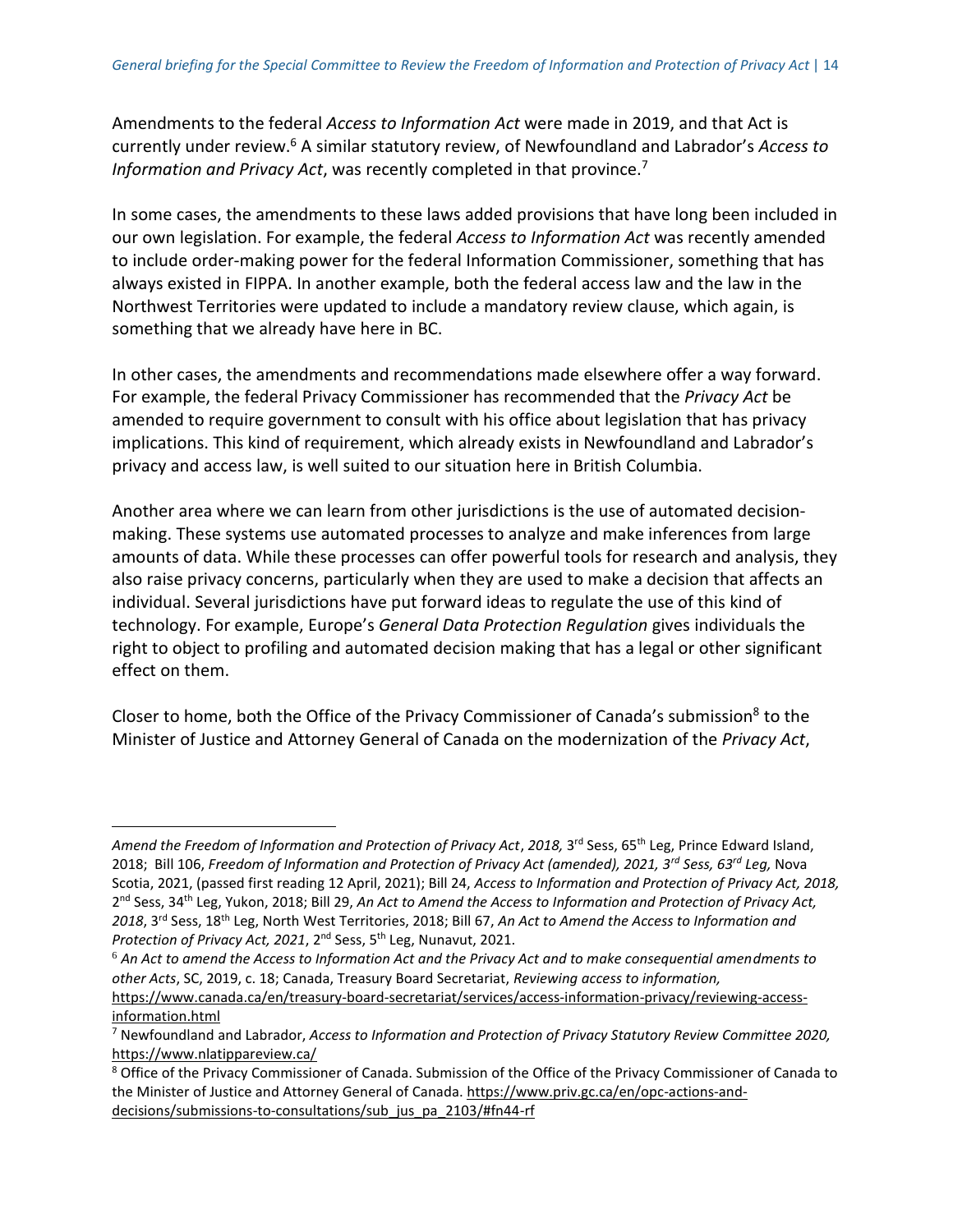and the *Newfoundland Access to Information and Protection of Privacy Act*, 2020 Statutory Review Committee<sup>9</sup> each made detailed recommendations on this topic.

As noted earlier, my office has also sought to understand the implications of automated decision making and other forms of artificial intelligence in a report co-authored with the Ombudsperson of BC and our colleague in the Yukon. That report, *Getting Ahead of the Curve: Meeting the challenges to privacy and fairness arising from the use of artificial intelligence in the public sector*, makes its own recommendations for legislative reform.

# <span id="page-15-0"></span>**CONCLUSION**

<span id="page-15-1"></span> $\overline{a}$ 

I will provide a full set of recommendations for amendments in the coming months that focus on strengthening the Act, to ensure it is able to achieve its purposes now and in the years to come.

The recent changes to the legislation made improvements to privacy and to the penalties and offence provisions in the Act, but did not move the legislation forward when it comes to openness and transparency. To strengthen the access side of the Act, we plan to bring forward recommendations to narrow the exceptions to disclosure and to expand coverage of the Act.

Likely the most debated change in the recent amendments was the addition of the potential for public bodies to charge an application fee. This was quickly adopted by the provincial government, and my office intends to study its impact on the exercise of citizens' right of access in the coming months.

With respect to the protection of citizen personal information, the recent package of amendments fulfilled several earlier recommendations of both this office and the last Special Committee. However, these changes need to be supplemented and reinforced by regulations setting out rules for data linking and the use of automated processing to make decisions using personal information. These rules should give greater certainty to public bodies as they seek to use these processes, while at the same time respecting the privacy of individuals.

The goal of this general briefing has been to underscore that much work remains to strengthen FIPPA in a manner that meets it original purpose while serving our citizens.

Your deliberations will be crucial to ensuring that British Columbia's freedom of information and privacy law are robust enough to cope with developments in technology, in public programs and services, and public expectations around transparency and accountability. We are hopeful that recommendations made by the Committee at the conclusion of this review will be taken up by government and result in amendments at the earliest opportunity.

<sup>9</sup> Newfoundland and Labrador, *Access to Information and Protection of Privacy Statutory Review Committee 2020,* <https://www.nlatippareview.ca/>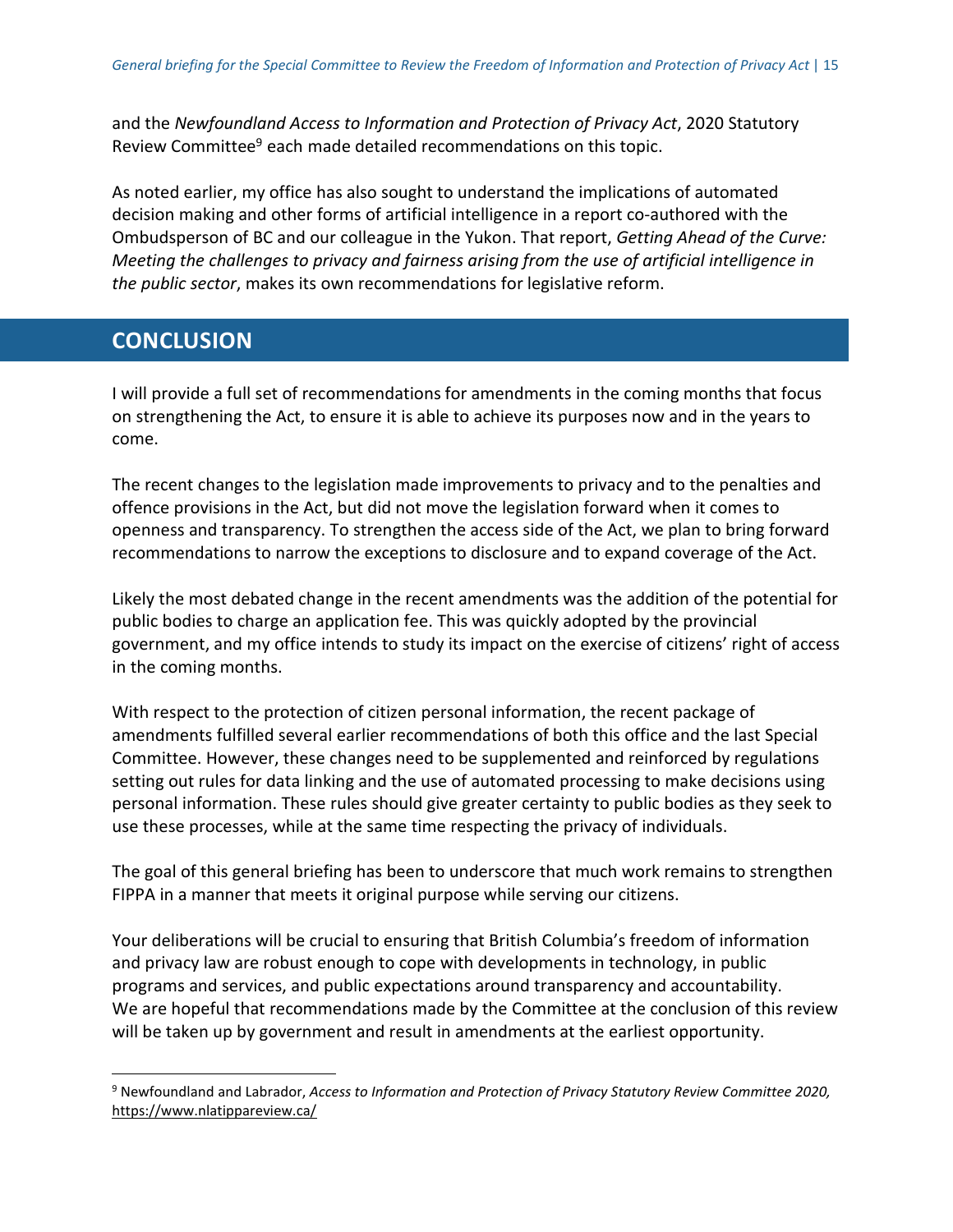# <span id="page-16-0"></span>**APPENDIX A: DOCUMENTS SINCE THE LAST SPECIAL COMMITTEE**

#### [Privacy and the B.C Vaccine Card: FAQ \(September 2021\)](https://www.oipc.bc.ca/guidance-documents/3577)

This guidance document explains how the BC Vaccine Card) and the Public Health Orders work together with the *Freedom of Information and Protection of Privacy Act* (FIPPA) and the *Personal Information Protection Act* (PIPA).

#### [Common or Integrated Programs and Activities \(March 2021\)](https://www.oipc.bc.ca/guidance-documents/3516)

This guidance document aims to help readers understand what constitutes a "common or integrated program or activity" under FIPPA and the obligations associated with them.

#### [FIPPA and online learning during the COVID-19 pandemic \(April 2020\)](https://www.oipc.bc.ca/guidance-documents/2402)

This guidance document provides recommended guidance for educators to help them choose online learning tools that comply with the requirements of FIPPA.

#### [Guide to OIPC Processes \(FIPPA\) \(February 2020\)](https://www.oipc.bc.ca/guidance-documents/1599)

This guidance document addresses the most common procedures that the Office of the Information and Privacy Commissioner uses under FIPPA.

#### [Disclosure of personal information of individuals in crisis \(September 2019\)](https://www.oipc.bc.ca/guidance-documents/2336)

This guidance document informs public bodies and private sector organizations about the circumstances under which they can disclose personal information of an individual to a third party without the individual's consent in emergency situations.

#### [Section 25: The duty to warn and disclose \(December 2018\)](https://www.oipc.bc.ca/guidance-documents/2265)

This guidance document explains section 25 of FIPPA, which requires public bodies to proactively disclose information if it is in the public interest.

#### [Tip Sheet: 10 tips for public bodies managing requests for records \(January 2018\)](https://www.oipc.bc.ca/guidance-documents/2120)

This document provides our top 10 tips to help public bodies meet the timelines and requirements for responding to requests for records under FIPPA.

#### [Employee Privacy Rights \(November 2017\)](https://www.oipc.bc.ca/guidance-documents/2098)

This guidance document discusses the privacy impacts of employee monitoring programs.

## [Guide to Using Overt Video Surveillance \(October 2017\)](https://www.oipc.bc.ca/guidance-documents/2006)

This guidance document is for public bodies and organizations that are interested in using video surveillance in compliance with FIPPA and PIPA.

## [Tip Sheet: Requesting records from a public body or private organization \(September 2017\)](https://www.oipc.bc.ca/guidance-documents/2073)

This is a guidance document with tips on how to access records from a public body or private organization.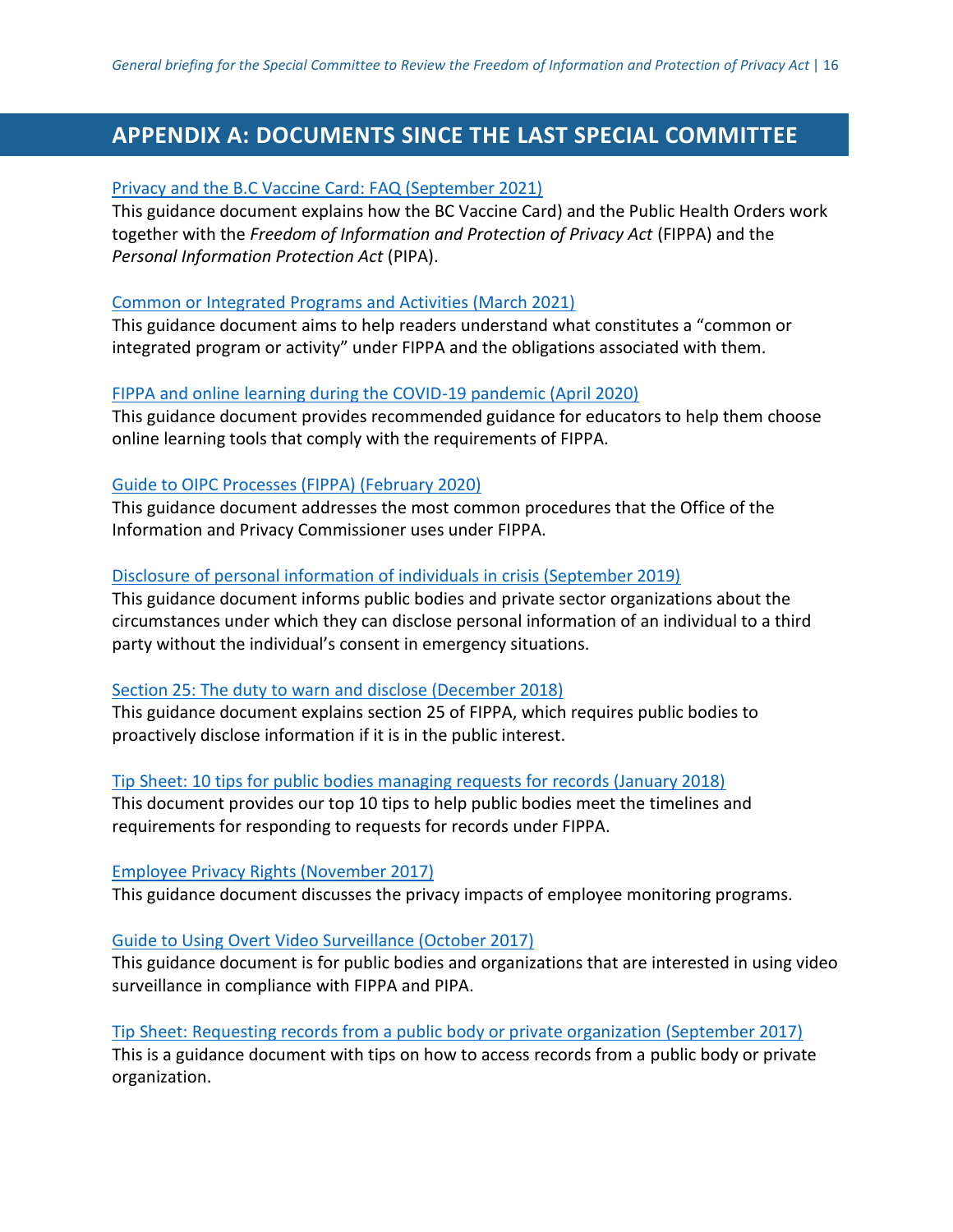#### [Guidance Document: Information Sharing Agreements \(September 2017\)](https://www.oipc.bc.ca/guidance-documents/2066)

This guidance document is for public bodies and organizations that are interested in sharing personal information. It describes information sharing and explains the role and value of information sharing agreements to ensure compliance with FIPPA and PIPA.

#### [Guidelines for social media background checks \(May 2017\)](https://www.oipc.bc.ca/guidance-documents/1454)

This is a guide for public bodies and organizations that use social media to search for information about prospective employees, volunteers, and candidates. These activities are subject to privacy provisions in FIPPA and PIPA.

#### [Time extension guidelines for public bodies \(July 2016\)](https://www.oipc.bc.ca/guidance-documents/1430)

<span id="page-17-0"></span>This guidance document explains how public bodies can submit time extension requests under  $FIPPA.$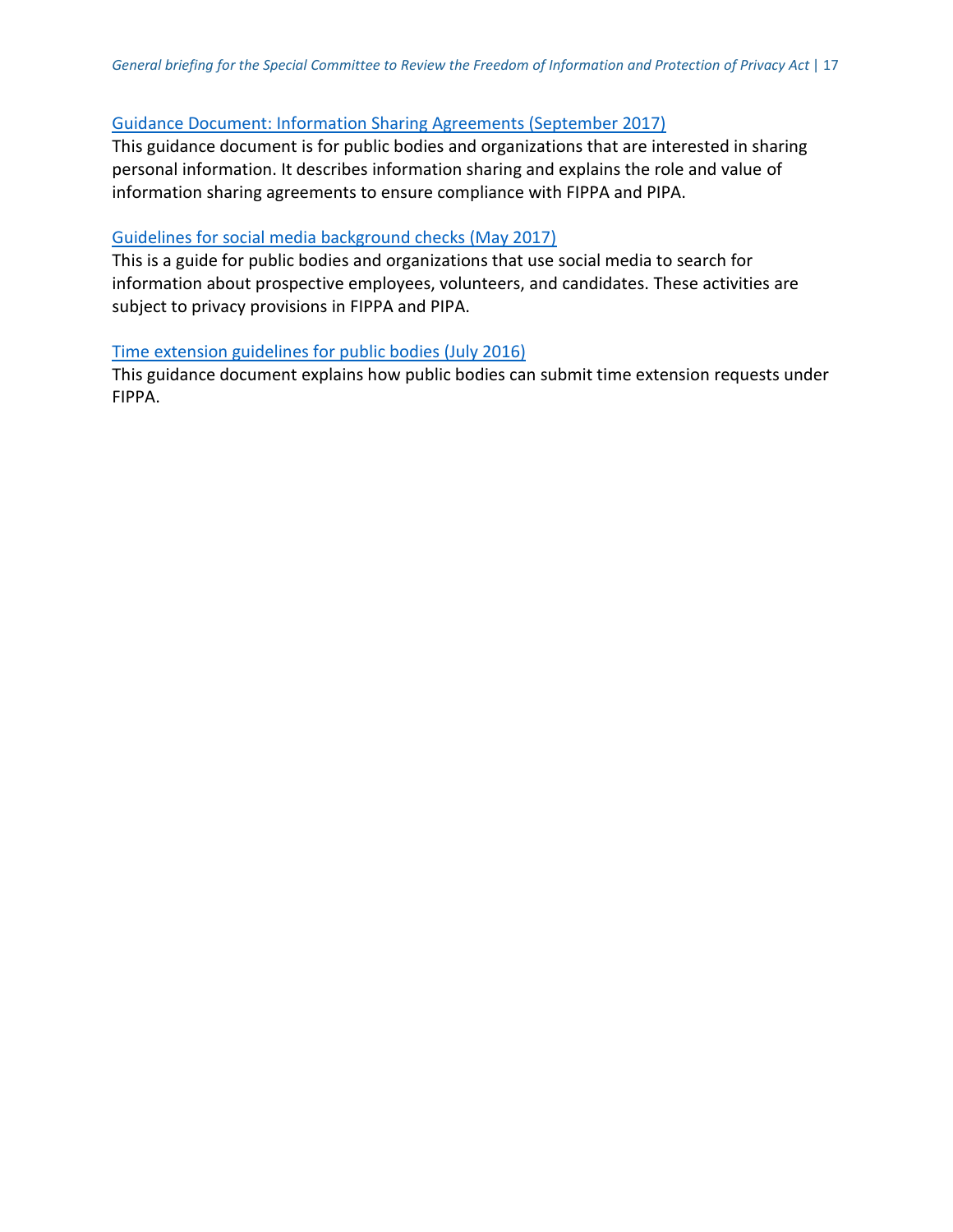# **APPENDIX B: COMMITTEE'S RECOMMENDATIONS**

| <b>Recommendation</b>        |                                                                  | <b>Addressed in Bill 22</b> |
|------------------------------|------------------------------------------------------------------|-----------------------------|
| <b>MAJOR RECOMMENDATIONS</b> |                                                                  |                             |
|                              | <b>Proactive Disclosure</b>                                      |                             |
| 1.                           | Initiate proactive disclosure strategies that reflect the        |                             |
|                              | principle that information that is in the public interest should |                             |
|                              | be proactively disclosed, subject to certain limited and         |                             |
|                              | discretionary exceptions that are necessary for good             |                             |
|                              | governance and the protection of personal information.           |                             |
|                              | <b>Duty to Document</b>                                          |                             |
| 2.                           | Adopt a duty to document to demonstrate a                        |                             |
|                              | commitment to public accountability, in order to preserve        |                             |
|                              | the historical legacy of government decisions, and as a key      |                             |
|                              | records management component of proactive disclosure             |                             |
|                              | programs.<br><b>Information Management in Government</b>         |                             |
| 3.                           | Make all obligations related to the entire life-cycle of         |                             |
|                              | government records part of a cohesive and robust                 |                             |
|                              | information management scheme.                                   |                             |
| 4.                           | Ensure that archiving is a high priority.                        |                             |
|                              | <b>Data Sovereignty</b>                                          |                             |
| 5.                           | Retain the data sovereignty requirement in s. 30.1 of FIPPA      |                             |
|                              | <b>Application of FIPPA</b>                                      |                             |
| 6.                           | Extend the application of FIPPA to any board, committee,         |                             |
|                              | commissioner, panel, agency or corporation that is created       |                             |
|                              | or owned by a public body and all the members or officers of     | ✓                           |
|                              | which are appointed or chosen by or under the authority of       |                             |
|                              | that public body.                                                |                             |
| 7.                           | Consider designating all publicly-funded health care             |                             |
|                              | organizations as public bodies under FIPPA.                      |                             |
|                              | <b>FOI Processes</b>                                             |                             |
| 8.                           | Reduce the timeline in which a public body must respond to       |                             |
|                              | an access request from 30 business days to 30 calendar days.     |                             |
| 9.                           | Review other timelines established in FIPPA with a view to       |                             |
|                              | reducing them in order to promote the efficiency and             |                             |
|                              | timeliness of the FOI process.                                   |                             |
| 10.                          | Amend section 4(1) of FIPPA to establish that an applicant       |                             |
|                              | who makes a formal access request has the right to<br>anonymity. |                             |
|                              | <b>Mandatory Breach Notification and Reporting</b>               |                             |
|                              |                                                                  |                             |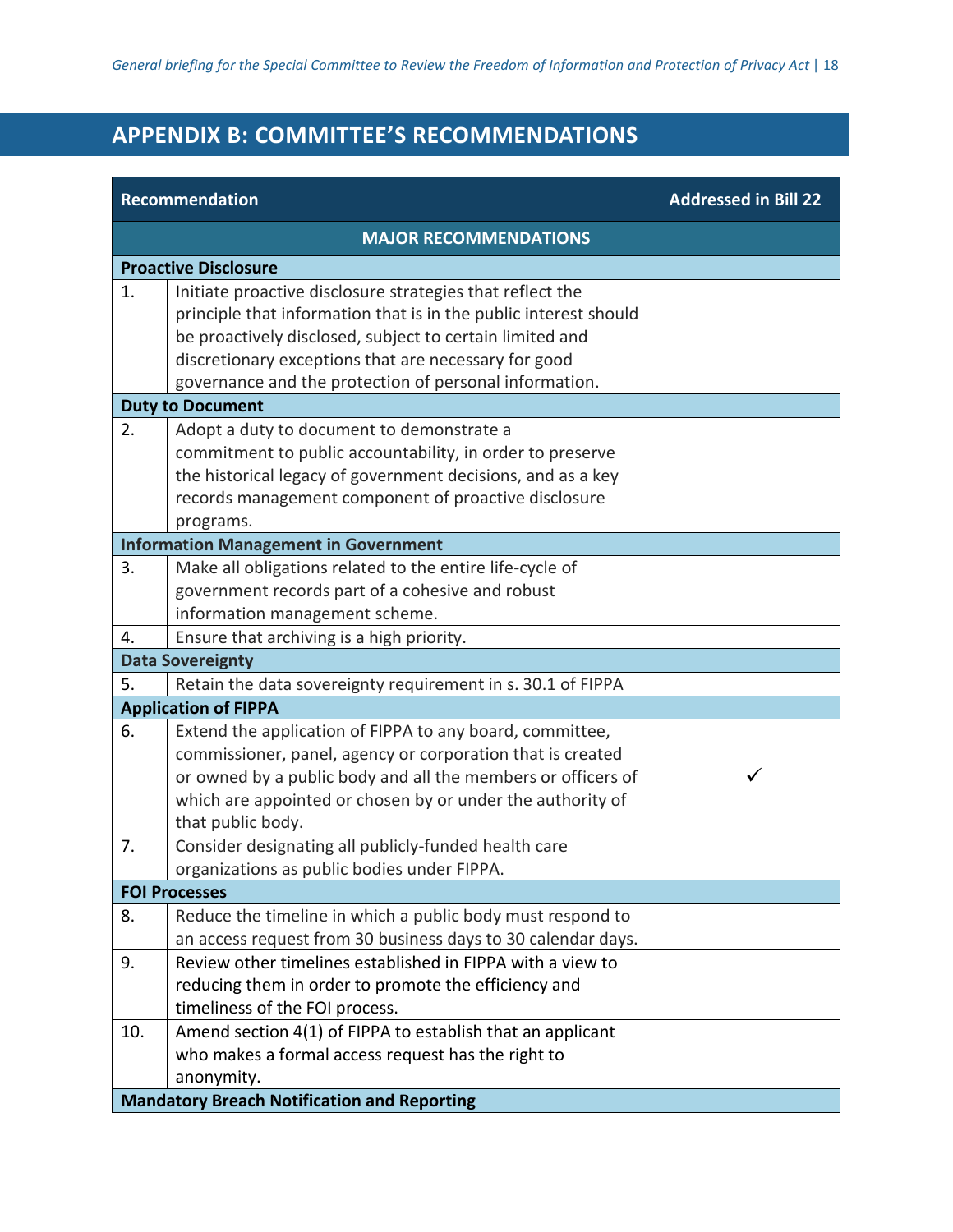| 11. | Add a mandatory breach notification and reporting             |  |
|-----|---------------------------------------------------------------|--|
|     | framework to FIPPA that includes:                             |  |
|     | a definition of a privacy breach;                             |  |
|     | a requirement to notify individuals when their                |  |
|     | personal information is affected by a known or                |  |
|     | suspected breach, if the breach could reasonably be           |  |
|     | expected to cause significant harm to the individual;         |  |
|     | a requirement that a public body report to the                |  |
|     | Commissioner any breach involving personal                    |  |
|     | information under the custody or control of that              |  |
|     | public body, if the breach or suspected breach could          |  |
|     | reasonably be expected to cause harm to an                    |  |
|     | individual and/or involves a large number of                  |  |
|     | individuals;                                                  |  |
|     | a timing requirement that the process of notification         |  |
|     | and reporting must begin without unreasonable delay           |  |
|     | once a breach is discovered;                                  |  |
|     | authority for the Commissioner to order notification          |  |
|     | to an individual affected by a breach or the public;          |  |
|     | and                                                           |  |
|     | a requirement that public bodies document privacy             |  |
|     | breaches and decisions about notification and                 |  |
|     | reporting.                                                    |  |
|     |                                                               |  |
|     | <b>ACCESS</b>                                                 |  |
|     | <b>Duty to Assist</b>                                         |  |
| 12. | Amend s. 6 of FIPPA to add a specific requirement for public  |  |
|     | bodies to make the contact information of the person          |  |
|     | responsible for ensuring compliance available to the public.  |  |
|     | <b>Cabinet Confidences</b>                                    |  |
| 13. | Amend s. 12 of FIPPA to permit the Cabinet Secretary to       |  |
|     | disclose to an applicant information that would reveal the    |  |
|     | substance of deliberations of the Executive Council or any of |  |
|     | its committees where the Cabinet Secretary is satisfied that  |  |
|     | the public interest in the disclosure of the information      |  |
|     | outweighs the reason for the exception.                       |  |
|     | <b>Personal Privacy</b>                                       |  |
| 14. | Consider initiating a review of whether a parent of a child   |  |
|     | who was in care should have access to personal information    |  |
|     | about their deceased child.                                   |  |
|     | <b>Policy Advice and Recommendations</b>                      |  |
| 15. | Amend s. 13(1) of FIPPA to clarify that the discretionary     |  |
|     | exception for "advice" or "recommendations" does not          |  |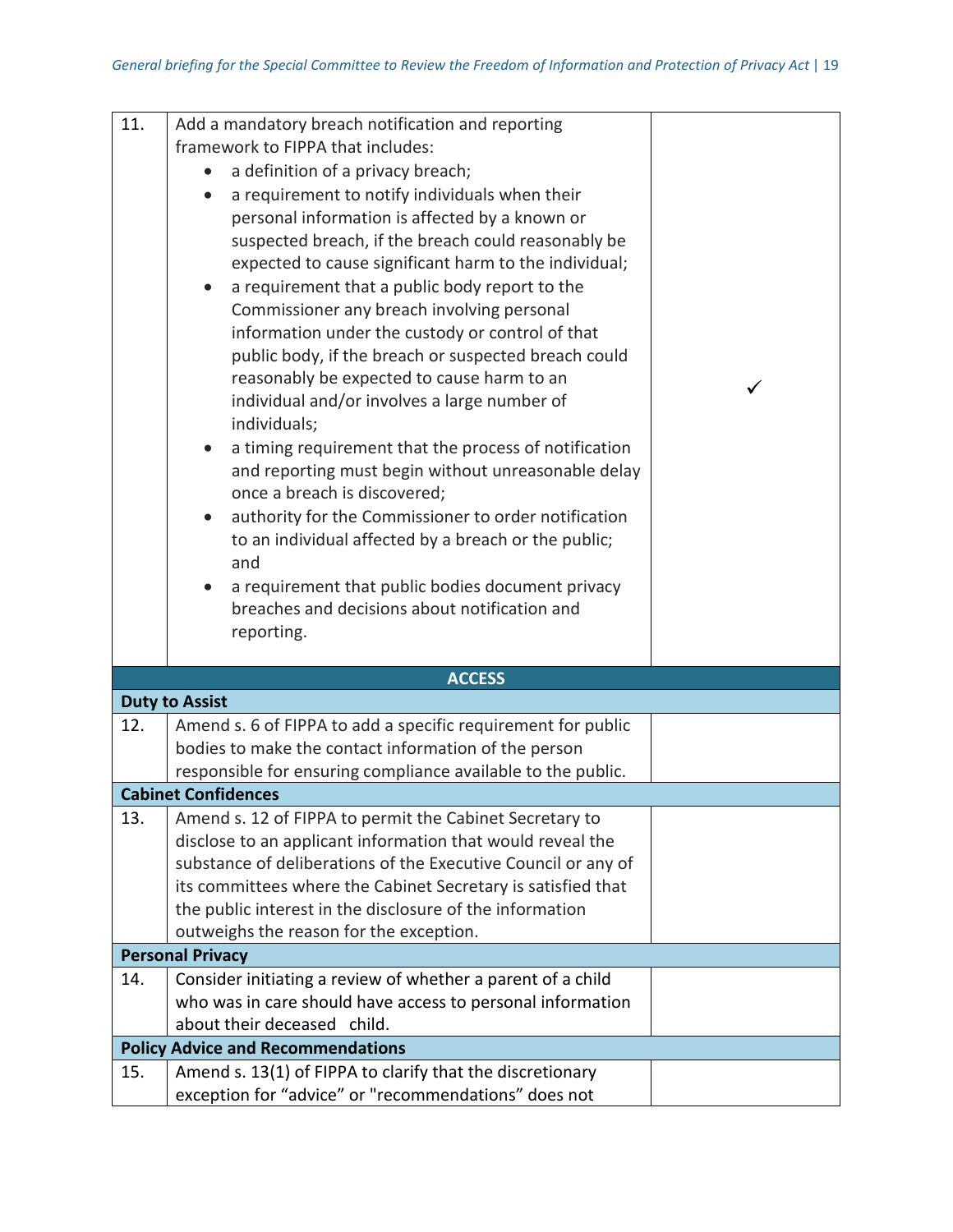|             | extend to facts upon which they are based; or for factual,         |  |
|-------------|--------------------------------------------------------------------|--|
|             | investigative or background material; or for the assessment        |  |
|             | or analysis of such material; or for professional or technical     |  |
|             | opinions.                                                          |  |
|             | <b>Legal Advice</b>                                                |  |
| 16.         | Amend s. 14 of FIPPA to make it a mandatory exception              |  |
|             | unless the public body is the client and can choose to waive       |  |
|             | privilege, or if the client is a third party, the client agrees to |  |
|             | waive privilege.                                                   |  |
|             | <b>Law Enforcement</b>                                             |  |
| 17.         | Consider whether an explicit reference to investigations that      |  |
|             | are within the mandate of a professional regulatory body           |  |
|             | should be added to the definition of "law enforcement" in          |  |
|             | Schedule 1 so that a professional regulatory body may refuse       |  |
|             | to disclose information that may harm an investigation.            |  |
| <b>Fees</b> |                                                                    |  |
| 18.         | Review the Schedule of Fees with a view to ensuring that           |  |
|             | fees are not a barrier to individuals' right of access, and that   |  |
|             | they provide reasonable compensation for substantial costs         |  |
|             | incurred by public bodies in responding to complex requests.       |  |
| 19.         | Amend s. 75 of FIPPA to provide an automatic fee waiver for        |  |
|             | applicants when a public body has failed to meet the               |  |
|             | statutory timeline for responding to access requests.              |  |
| 20.         | Consider reducing or eliminating fees when records have            |  |
|             | been completely severed such that, in essence, there are no        |  |
|             | responsive records because none of the information the             |  |
|             | applicant is seeking is disclosed.                                 |  |
| 21.         | Make fee waivers available as a matter of course, without          |  |
|             | the applicant having to make a specific request, when there        |  |
|             | is significant public interest in disclosure.                      |  |
|             | <b>PRIVACY</b>                                                     |  |
|             | <b>Privacy Management Program</b>                                  |  |
| 22.         | Add to FIPPA a requirement that public bodies have a               |  |
|             | privacy management program that:                                   |  |
|             | designates one or more individuals to be                           |  |
|             | responsible for ensuring that the public body                      |  |
|             | complies with FIPPA;                                               |  |
|             | is tailored to the structure, scale, volume, and<br>$\bullet$      |  |
|             | sensitivity of the personal information collected                  |  |
|             | by the public body;                                                |  |
|             | includes policies and practices that are                           |  |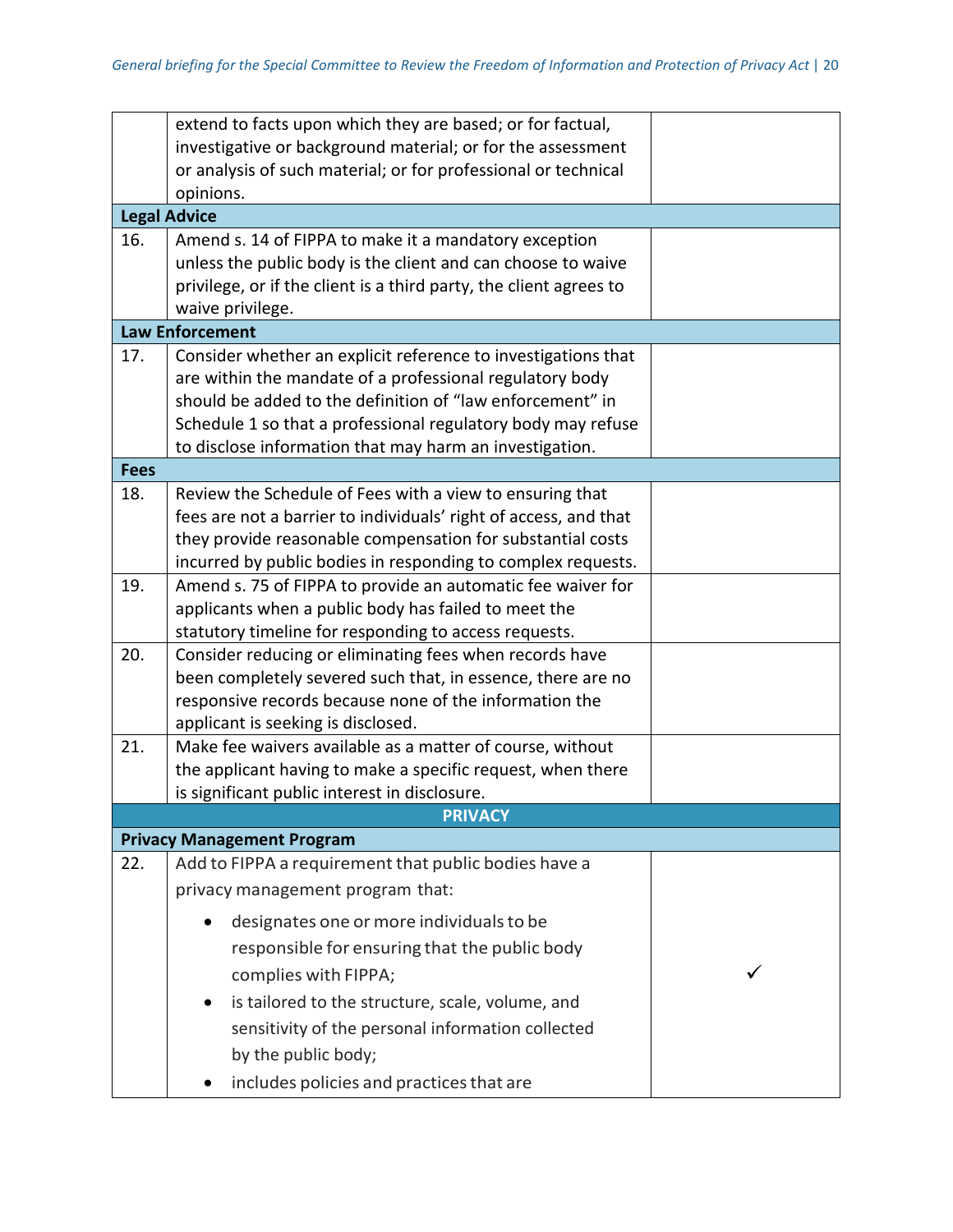|     | developed and followed so that the public                      |  |
|-----|----------------------------------------------------------------|--|
|     | body can meet its obligations under FIPPA,                     |  |
|     | and makes policies publicly available;                         |  |
|     | includes privacy training for employees of the public          |  |
|     | body;                                                          |  |
|     | has a process to respond to complaints that                    |  |
|     | may arise respecting the application of                        |  |
|     | FIPPA; and                                                     |  |
|     | is regularly monitored and updated.                            |  |
|     |                                                                |  |
|     | <b>Notification for Collection of Employee Information</b>     |  |
| 23. | Amend FIPPA to permit a public body to not notify the          |  |
|     | employee that it is collecting their personal information,     |  |
|     | either indirectly or directly, for the purpose of managing or  |  |
|     | terminating the employment relationship, where it is           |  |
|     | reasonable to expect that doing so would compromise (a) the    |  |
|     | availability or the accuracy of the information, or (b) an     |  |
|     | investigation or a proceeding related to the employment of     |  |
|     | the employee.                                                  |  |
|     | <b>Disclosure outside of Canada</b>                            |  |
| 24. | Amend s. 33.1(1) of FIPPA to permit public bodies to           |  |
|     | post non-statutory investigation or fact-finding               |  |
|     | reports on-line where the public interest in                   |  |
|     | disclosure outweighs the privacy interests.                    |  |
|     |                                                                |  |
|     | <b>Disclosure for Planning or Evaluating a Public Body</b>     |  |
| 25. | Amend s. 33.2(I) of FIPPA to permit only de-identified         |  |
|     | personal information to be disclosed for the purposes of       |  |
|     | planning or evaluating a program or activity of a public body. |  |
|     | <b>Privacy Impact Assessments</b>                              |  |
| 26. | Amend s. 69 of FIPPA to clarify and strengthen requirements    |  |
|     | with respect to privacy impact assessments.                    |  |
|     | <b>OVERSIGHT OF THE INFORMATION AND PRIVACY COMMISSIONER</b>   |  |
|     | <b>Unauthorized Destruction of Records</b>                     |  |
| 27. | Amend s. 42 of FIPPA to expand the Information and Privacy     |  |
|     | Commissioner's oversight by granting the Commissioner the      |  |
|     | jurisdiction to review matters or allegations of unauthorized  |  |
|     | destruction of records within public<br>bodies.                |  |
|     | <b>Data-Linking Initiatives</b>                                |  |
| 28. | Amend the definition for "data-linking" in Schedule 1 of       |  |
|     | FIPPA to define data-linking as the linking or combining of    |  |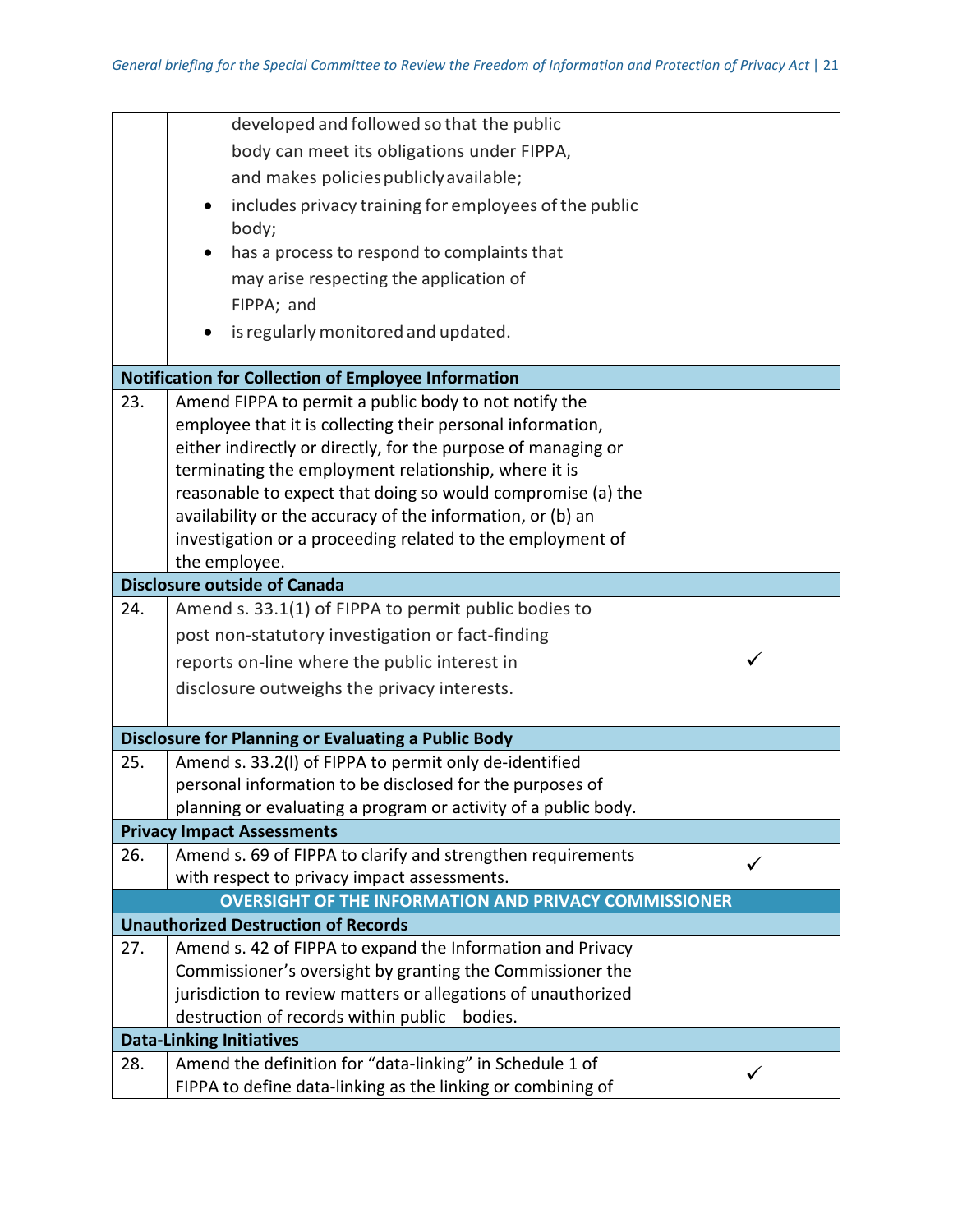|                   | datasets where the purpose of linking or combining the            |   |
|-------------------|-------------------------------------------------------------------|---|
|                   | information is different from the original purpose for which      |   |
|                   | the information in at least one of the datasets that was          |   |
|                   | originally obtained or compiled, and any purposes consistent      |   |
|                   | with that original purpose.                                       |   |
| 29.               | Address the privacy risks associated with data-linking            |   |
|                   | initiatives within the health sector in consultation with the     |   |
|                   | Information and Privacy Commissioner.                             |   |
|                   | <b>Unitary Process</b>                                            |   |
| 30.               | Amend Parts 4 and 5 of FIPPA to combine the complaint             |   |
|                   | process and the review and inquiry process into a unitary         |   |
|                   | process for the Commissioner to investigate, review,              |   |
|                   | mediate, inquire into and make orders about complaints            |   |
|                   | respecting decisions under FIPPA or other allegations of non-     |   |
|                   | compliance with FIPPA.                                            |   |
|                   | <b>ENFORCEMENT OF FIPPA</b>                                       |   |
|                   | <b>Unauthorized Destruction of Documents</b>                      |   |
| 31.               | Amend FIPPA to make the alteration, concealment, or               |   |
|                   | destruction of records with the intention of denying access       | ✓ |
|                   | rights under FIPPA an offence under FIPPA.                        |   |
|                   | <b>Privacy Protection Offence</b>                                 |   |
| 32.               | Amend s. 74.1 of FIPPA to make the unauthorized collection,       |   |
|                   | use, and disclosure of personal information in contravention      |   |
|                   | of Part 3 of FIPPA an offence under FIPPA.                        |   |
| <b>Penalties</b>  |                                                                   |   |
| 33.               | Increase the maximum amount of fines for general offences         |   |
|                   | from \$5000 to \$10,000 and increase the amount of fines for      |   |
|                   | privacy offences committed by individuals to up to \$25,000.      |   |
| 34.               | Institute a fine of up to \$10,000 for the offence of destroying, |   |
|                   | altering, or concealing a record with the intention of denying    |   |
|                   | access rights under FIPPA.                                        |   |
|                   |                                                                   |   |
|                   | <b>GENERAL</b>                                                    |   |
| <b>Correction</b> |                                                                   |   |
| 35.               | Amend FIPPA to require public bodies to correct personal          |   |
|                   | information at the request of an individual the information is    |   |
|                   | about if there are reasonable grounds for the public body to      |   |
|                   | do so.                                                            |   |
|                   | <b>Review of Provisions that Prevail over FIPPA</b>               |   |
| 36.               | Appoint a special committee to conduct a review of the            |   |
|                   | existing overrides of FIPPA and make recommendations to           |   |
|                   | the Legislative Assembly as to whether they should be             |   |
|                   | amended or repealed.                                              |   |